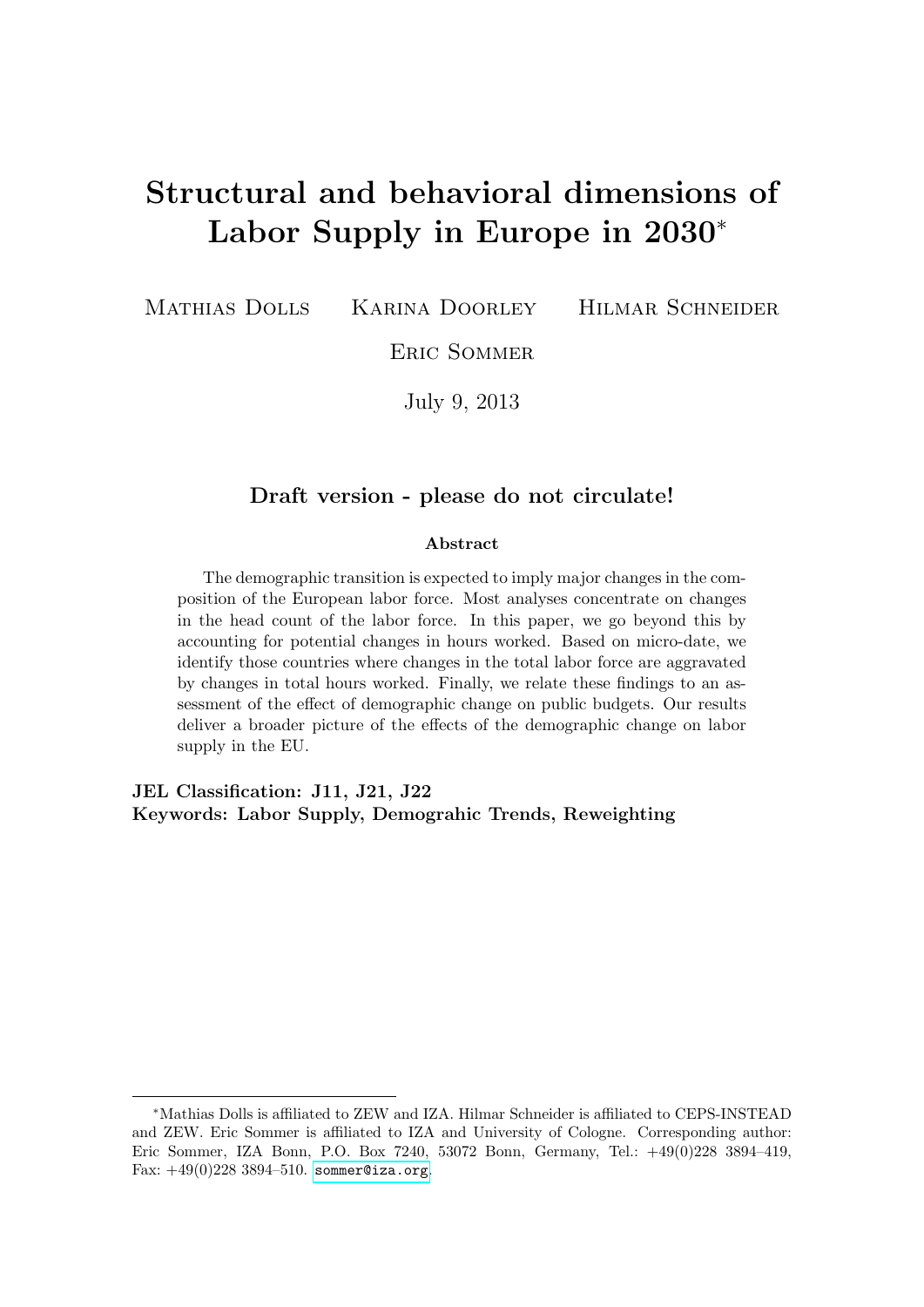### 1 Introduction

Demographic change is expected to imply major transitions on European labor markets. A declining labor force that is growing older is expected to create unforeseen challenges to policy makers. However, the demographic transition is a highly complex phenomenon that manifestates differently in every Eurpean country. In this paper, we identify the major demographic trends in the 27 EU countries and analyze which countries are likely to face the greatest challenges as a consequence of a shrinking labor force.

This paper evolved from the NEUJOBS research project, funded by the Euro-pean Commission under the Seventh Framework Programme.<sup>[1](#page-1-0)</sup> It aims at grasping the implications of a socio-ecological transition on European labor markets from a wide range of perspectives. In each working step of the project, two distinct projection scenarios are analyzed in order to give an idea on the possible bounds of the transition processes. One scenario entails rather sceptic assumptions about future developments, thus creating more policy challenges and is hence called *tough*. On the contrary, the friendly scenario assumes future changes to be less drastic. We shall therefore stick to this framework in this contribution. In the context of demographic projections, *tough* and *friendly* refer to assumptions on e. g. fertility, internal and external migration and economic growth. These projections were delivered by the Netherlands Interdisciplinary Demographic Institute (NIDI) [\(Huisman](#page-19-0) [et al., 2012\)](#page-19-0)).

In a first step, we apply a reweighting procedure on the data set in order to mimic the projected future working-age population. We also deliver a descriptive analysis of the major trends of the demographic change in Europe. This will also help identify trends that are common to all countries and trends which are countryspecific. As in [Dolls et al.](#page-19-1) [\(2012\)](#page-19-1), we differentiate between structural and behavioral aspects of labor supply. The structural component captures the changes in size and composition in age, gender, skill-level and household type. Beyond, total labor supply is determined by the behavioral dimension, i. e. the individual decision

<span id="page-1-0"></span><sup>&</sup>lt;sup>1</sup>Full Title: NEUJOBS - Creating and adapting jobs in Europe in the context of a socioecological transition (<www.neujobs.eu>).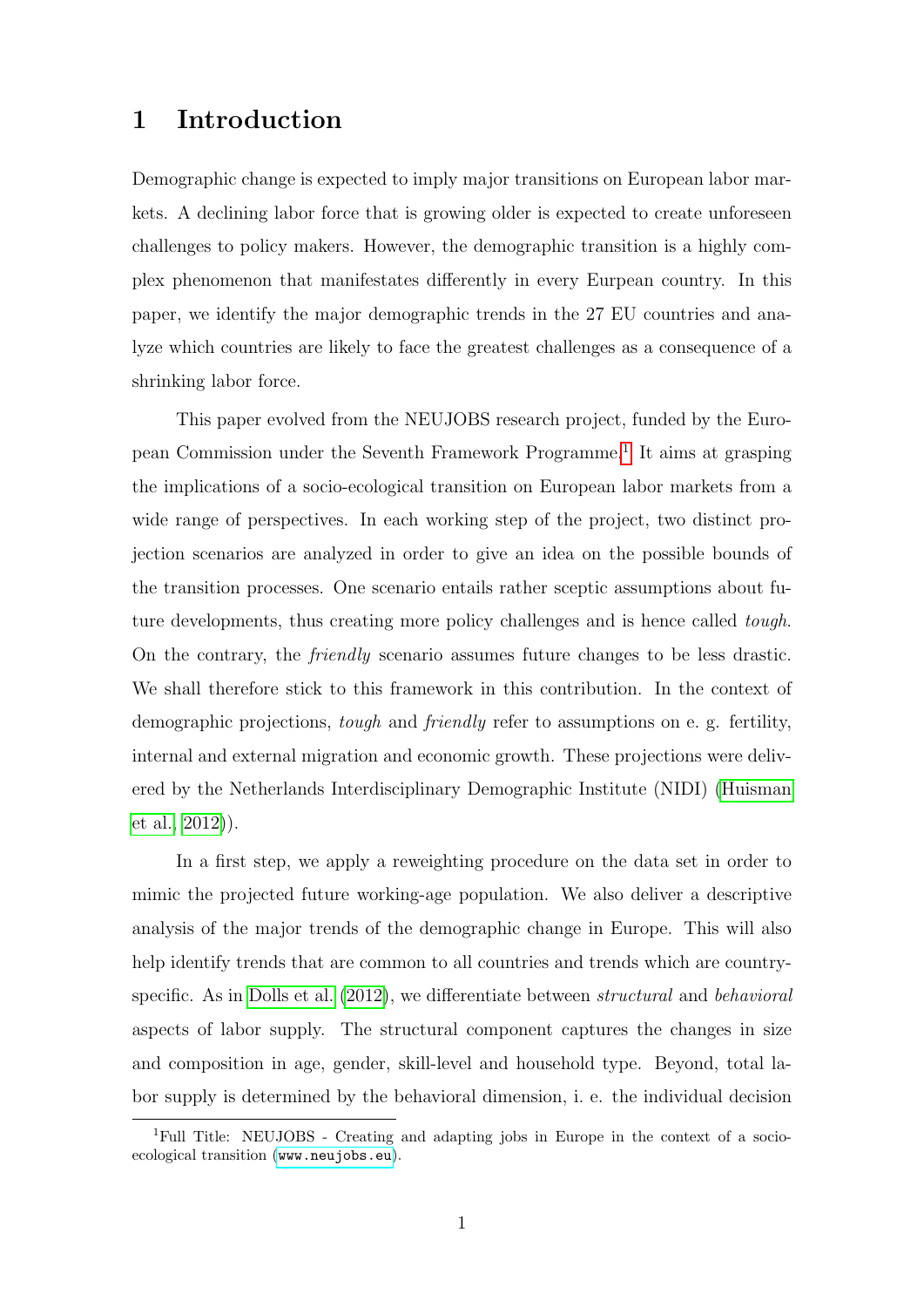on whether to work or not, and on how much to work. Taking into account the behavioral dimension is crucial for making predictions about potential threats and challenges arising from a changing composition of the working-age population. Consider the following illustrative example: If the relative share of socio-demographic groups which prefer to work part-time or which do not participate in the labor market (i. e. groups with limited possibilities to participate in the labor market, e. g. due to insufficient education, or groups which have a high preference for leisure/high distaste for work) change in a different way as the share of groups which prefer to work more hours, the change in total labor supply (measured in hours) will not be equivalent to the change in the size of the working-age population. In such a case, the change in total labor supply will also depend on the relative share of various socio-demographic groups, i. e. the change in labor force *composition*. In one word, we confront the change in *heads* with the change in *hours* worked. This is also of key relevance for policy-makers, as both aspects can be potentially influenced by different policies. A lower overall size of the labor force can be addressed with e. g. targeted migration policies. In contrast, fewer hours worked as a consequence of a high number of mothers can be confronted with providing better child care facilities. While the structural dimension of demographic change is captured by the NIDI projections, the behavioral dimension is analyzed by a discrete choice labor supply model.

The results presented in this paper are preliminary in two respects. First, we assume individual gross wages to be constant across the timeframe considered. This rules out equilibrium effects, such as increasing wages induced by scarcity of the production factor labor. Likewise, potential changes in returns to education are not depicted. Second, the projected changes in hours worked rest on labor supply behavior only and ignore the demand side for the moment. These topics will be adressed in the near future.

The paper is structured as follows: Section [2](#page-3-0) briefly recapitulates the reweighting procedure and provides a descriptive analysis of the structural changes in European labor supply. Section [3](#page-7-0) contains a short overwiew of the research on labor supply and describes the data base underlying our analysis. In section [4,](#page-10-0) the pro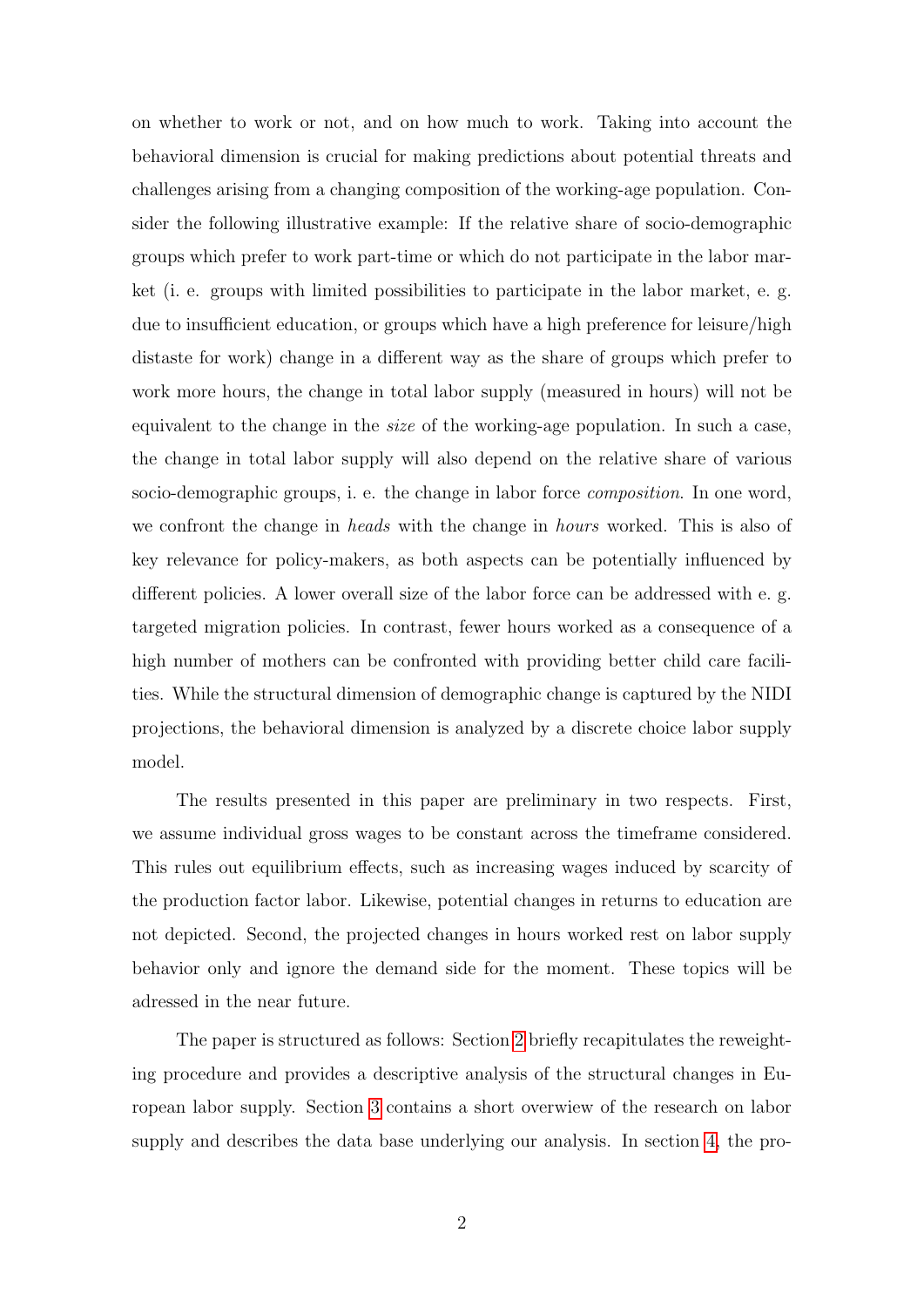jected behavioral changes in labor supply are presented. Section [5](#page-15-0) illustrates the key trends in more detail as part of a case study. Section [6](#page-17-0) concludes.

# <span id="page-3-0"></span>2 Demographic projections

As in D10.5, we rely on NIDI's demographic projections. <sup>[2](#page-3-1)</sup> The scenarios presume different assumptions about international and internal migration, educational attainment, life expectancy, fertility and GDP growth. Broadly speaking, the though scenario implies more severe challenges for European policy makers than the friendly scenario as it is based on pessimistic assumptions about GDP growth, educational attainment and life expectancy. The latter is assumed to be causing a strong increase in the old-age dependency ratio. In contrast, the friendly scenario assumes higher net international immigration which has a positive impact on the working-age population as well as an increasing level of educational attainment.

We incorporate the projections into our micro data by a reweighting procedure. The EU-SILC micro data is survey data which contains sample weights for every person in order to adjust for sample design and/or differential non-response. Every country data set is thus representative for that country's population, once the sample weights are used. We adjust these personal weights such that the modified sample exactly corresponds to the projected working-age population in 2030. The structural characteristics which we control for in the reweighting procedure include age, gender, skill-level and position within the household.<sup>[3](#page-3-2)</sup> We additionally alter the weights of each country to be representative of the base year, 2010, in order to make sure that any observed development between 2010 and 2030 is due to the underlying population scenarios only and is not attributed to potential inconsistencies between the projections and the EU-SILC data.[4](#page-3-3)

For a clearer exposition, the analysis concentrates only on differences between

<span id="page-3-2"></span><span id="page-3-1"></span><sup>2</sup> See [Huisman et al.](#page-19-0) [\(2012\)](#page-19-0) and [Dolls et al.](#page-19-1) [\(2012\)](#page-19-1) for further references.

<sup>&</sup>lt;sup>3</sup>The household position is differentiated between singles, single parents, children living at home, couples without children, couples with children and other.

<span id="page-3-3"></span><sup>&</sup>lt;sup>4</sup>These inconsistencies may arise from different reference years. The household data were collect in 2009 in most countries. A potentially more severe source of discrepancy are different skill classifications.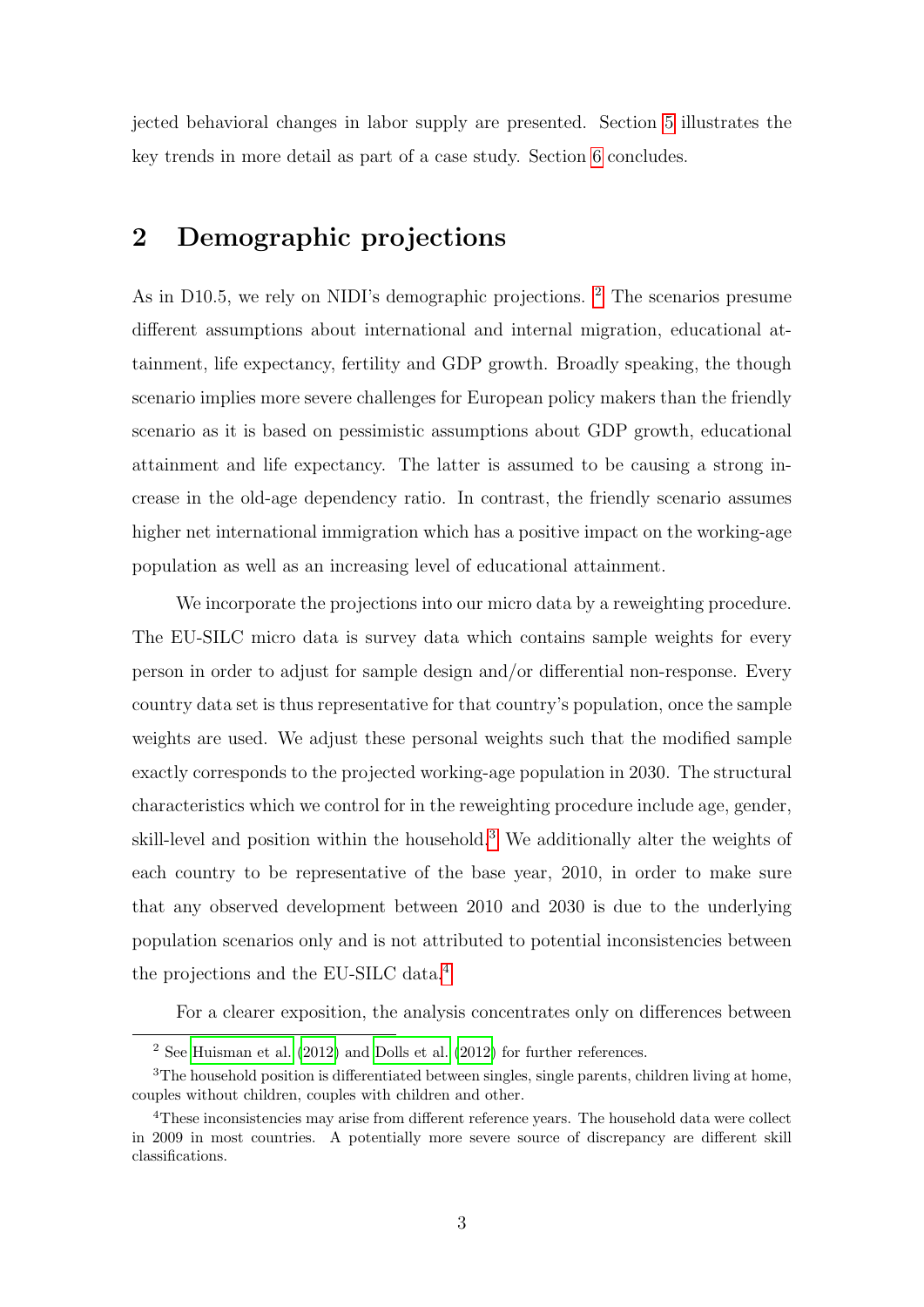2010 and 2030 and ignores intermediate developments. In the remainder of this paper, the labor force is defined as the total population between the age 15 and 64, irrespective of retirement or education status.

Figure [1](#page-5-0) depicts the projected changes in the total headcount of the labor force (see also Table 2 in the Appendix).  $5$  On average, the labor force shrinks by 9.2% (1.0%) in the tough (friendly) scenario across all countries. The projections imply divergent trends across countries. The decrease in labor supply is strongest in Bulgaria, Germany, the Baltic States and Romania. In these countries, labour supply in headcounts is projected to shrink by 18 to 28 percent in the tough scenario. By contrast, the labor force in Belgium, Cyprus, Luxembourg, Sweden and the UK is projected to grow in both scenarios.

In addition to structural changes to the European labor force, the sociodemographic characteristics of the labor force are projected to change in the next two decades. Table [3](#page-22-0) illustrates changes in the age composition between 2010 to 2030. The general picture that emerges is rather uniform. In general, the European labor force is becoming older. The share of workers above the age of 50 is projected to increase in all countries, with the exception of Finland and Malta (and Sweden in the friendly scenario, see also Figure [2\)](#page-6-0). The rise in the share of elderly workers is strongest in southern European countries such as Spain, Italy and Greece with increases of up to 12 percentage points (Spain in the tough scenario). Furthermore, the projections imply heterogeneous developments concerning the group of young workers in the age range from 15 to 29 years. Although this group is, on average, decreasing in size, mirroring the old age development, some countries such as Belgium, Denmark and Italy display an increasing share of this group in the labor force, even for the tough scenario (Table [3\)](#page-22-0). Reasons for this are the different underlying

<span id="page-4-0"></span><sup>&</sup>lt;sup>5</sup>The analysis in this paper entails some discrepancies with the numbers presented for Germany in [Dolls et al.](#page-19-1) [\(2012\)](#page-19-1). This is due to two reasons. First, the scenarios underlying the population projections by NIDI underwent substantial changes to incorporate findings from the NEUJOBS project. Second, we apply a slightly different labor force definition, as in [Dolls et al.](#page-19-1) [\(2012\)](#page-19-1), persons in the education system were not accounted for. This might however lead to misleading conclusions, as people in the education system are not necessarily inactive on the labor market.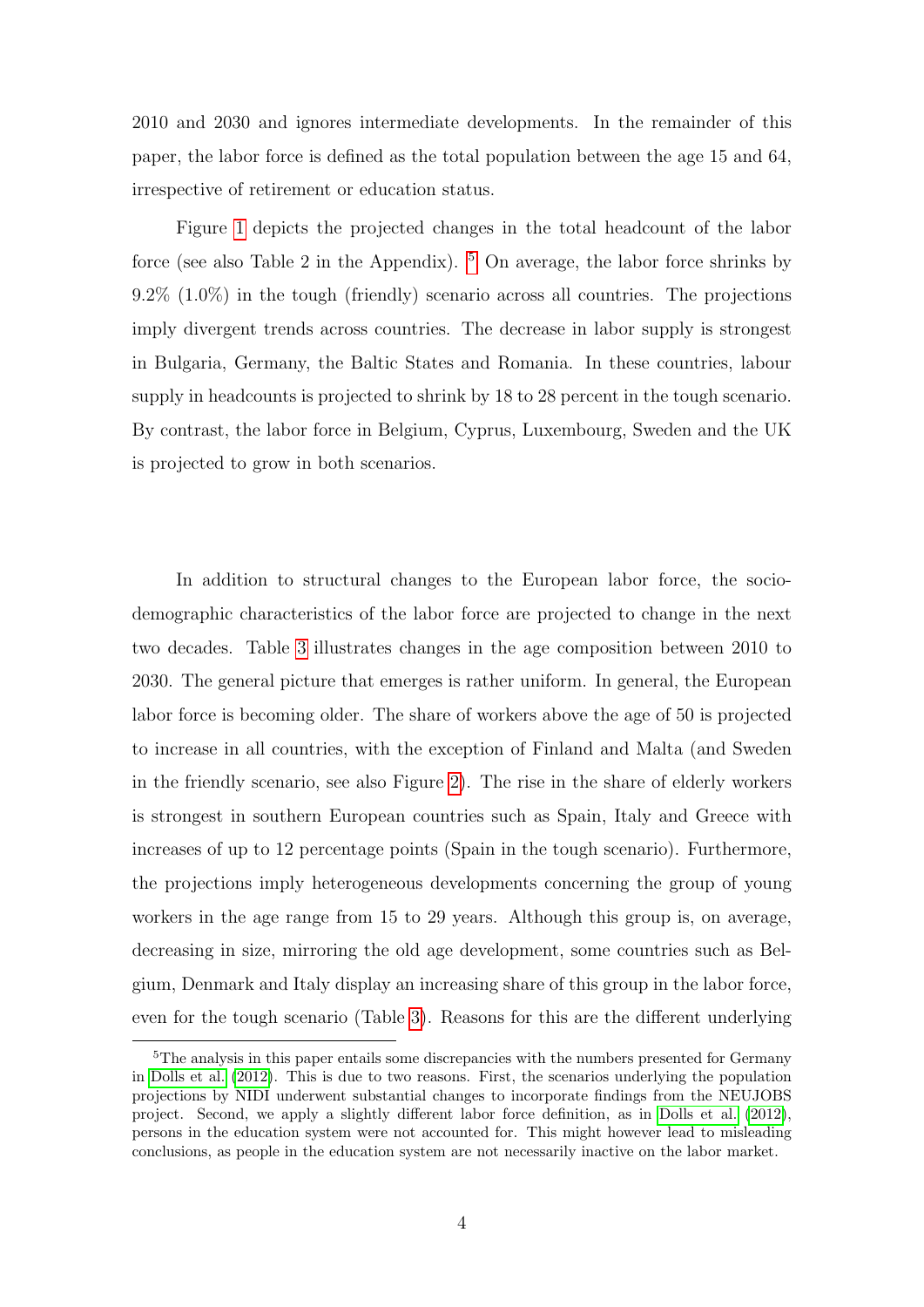<span id="page-5-0"></span>

Figure 1: Change in Total Labor Force

migration scenarios and fertility developments across countries in the past 20 years. [6](#page-5-1)

A similar decomposition of the skill structure of the labor force is presented in Table [4.](#page-23-0) We distinguish between those who are high-skilled, medium-skilled and lowskilled. We define medium-skilled individuals as those who have completed at least an upper secondary education (ISCED 3 and 4). High-skilled individuals are defined as those with a completed tertiary education or higher (at least ISCED 5). Strikingly, the population projections imply increasing educational attainment throughout the EU. This can be seen by the increasing share of high-skilled workers in all countries, even in the tough scenario. The lowest increases are found in Germany and Austria. One possible reason for this is be the institutionalized vocational training system

For source data, see Table [2.](#page-21-0)

<span id="page-5-1"></span><sup>&</sup>lt;sup>6</sup>Assumptions about future fertility are unlikely to exert substantial influence on the development of the share of young workers in the labor force as changes in fertility are not reflected in the labor force before 20 years has passed, which is beyond the time scope of our projections.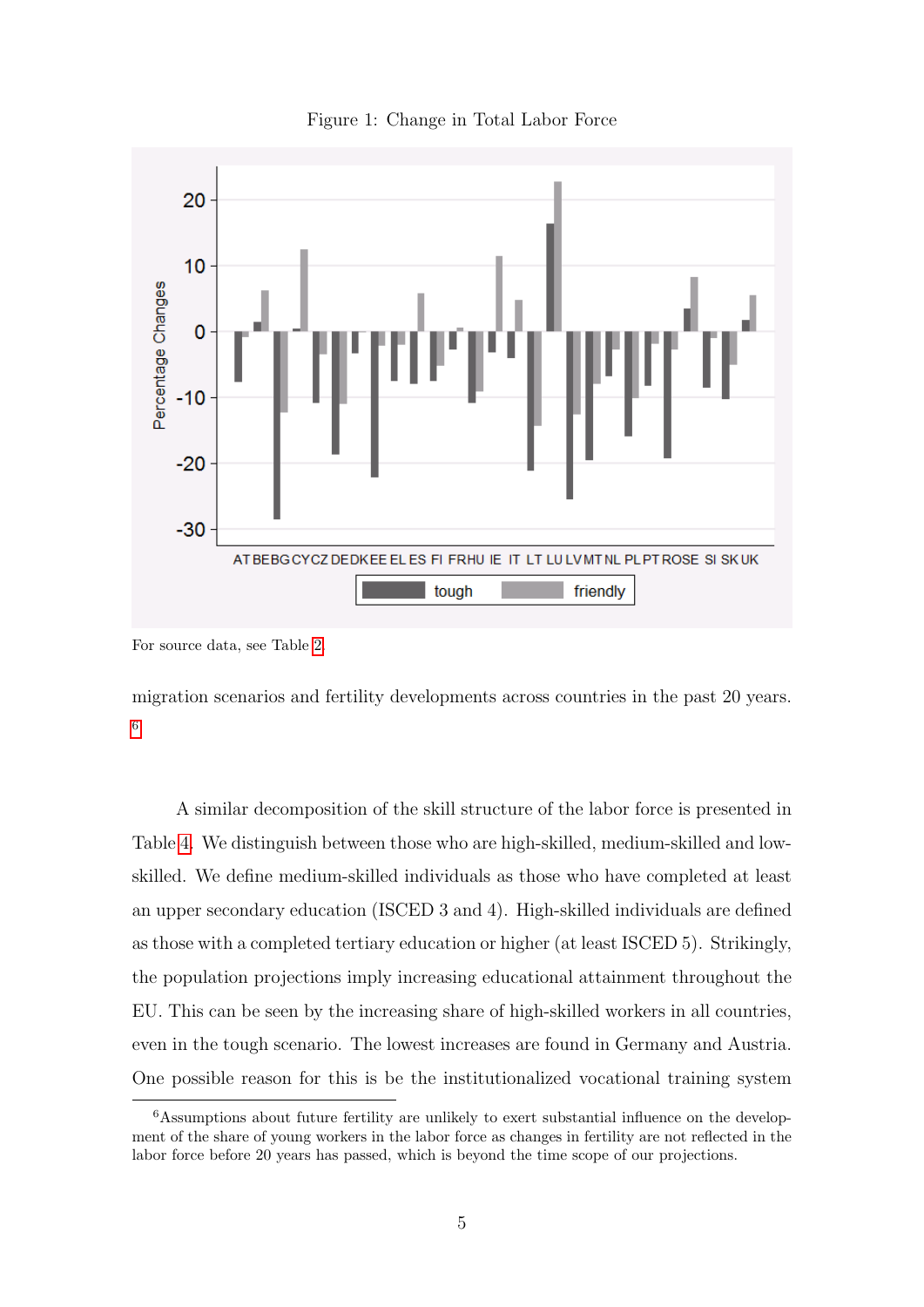<span id="page-6-0"></span>

Figure 2: Changes in the share of elderly workers in the labor force

Note: Elderly workers are defined as those aged 50 years and above.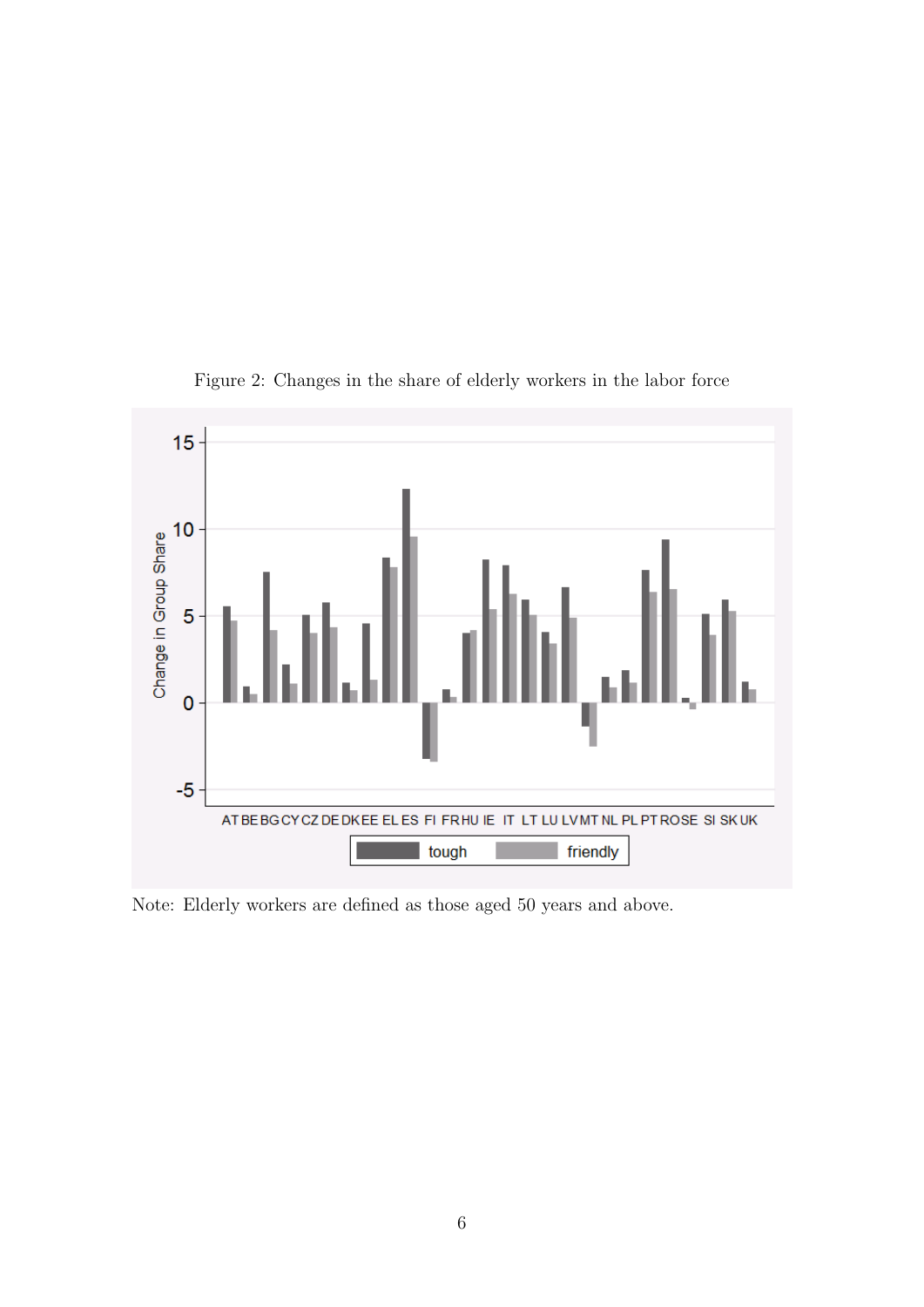in these countries. In some cases, these eduaction tracks are comparable with a technical college degree in other countries. The tough scenario implies an increase of only 0.9 percentage points of high-skilled for Germany. The strongest boosts, on the other hand, are observed in Poland and France. Even in the tough scenario, the share of high-skilled in these countries is projected to increase by 10.7 and 9 percentage points, respectively. These increases are substantially stronger in the friendly scenario.

Summing up, one can conclude that, on average, the total population available for the labor market is projected to shrink across the majority of EU countries between 2010 and 2030. Moreover, the labor force will become older on average and contain a higher share of high-skilled workers. Importantly, the projections show that European countries will be affected heterogeneously by demographic trends.

### <span id="page-7-0"></span>3 Behavioral Labor Supply Model and data base

So far, our analysis has focused on the structural component of demographic change, i.e. changes in population subgroups in absolute and relative terms. From a labor supply perspective, it is of particular interest to draw conclusions on how these structural demographic changes translate into the total quantity of work that is supplied in an economy. As in [Dolls et al.](#page-19-1) [\(2012\)](#page-19-1), we interpret the difference between the change in the headcount and hours worked as the *behavioral* dimension of demographic change.[7](#page-7-1)

Individual and household labor supply, i.e. the decision on whether to work and, if so, how much, is one of the most extensively studied fields in labor economics.<sup>[8](#page-7-2)</sup> Today's research focuses on aspects such as the consequences of changes in the tax and welfare system on labor supply, for example, changing work requirements of transfers. Researchers have identified a wide range of determinants affecting individual behavior on the labor market. Among these, age, gender, marital status and

<span id="page-7-1"></span><sup>&</sup>lt;sup>7</sup>It is important to note that we hold gross wages and the institutional setting constant in each country.

<span id="page-7-2"></span><sup>&</sup>lt;sup>8</sup>For an overview about recent advances in the literature, see [Blundell and MaCurdy](#page-19-2) [\(1999\)](#page-19-2) and [Keane](#page-19-3) [\(2011\)](#page-19-3).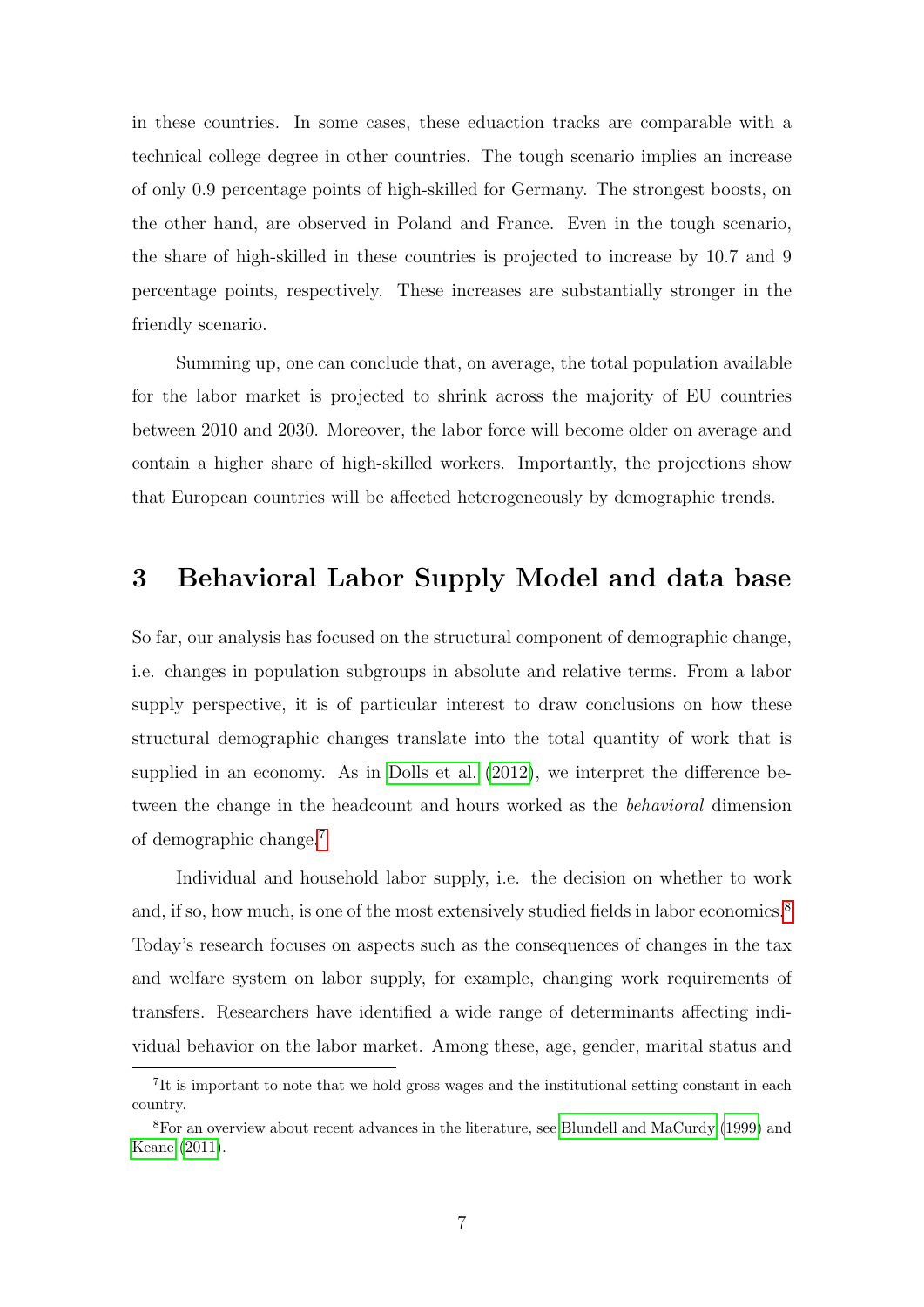number of children are found to be of major importance in explaining labor market behavior. Typically, the distribution of weekly working hours is concentrated around non-participation and full-time work. In our sample, about 46% of all individuals of the European Labor Force are found in the full-time category. Part-time and over-time work are exceptions, accounting together for only one fifth of the sample. Substantial differences in the hours distribution can be traditionally observed between men and women. Especially in countries with classic gender roles, men are predominantly found in the full-time and over-time category, while women are rather concentrated in the non-working and part-time category. This translates into lower behavioral responses of men to changes in the wage rate, implying a wage elasticity of labor supply close to zero. On the other hand, married women are found to have rather high responses to wage changes, although this pattern has been subject to change in recent decades as women's wage elasticity of labor supply is found to have declined. [\(Blau and Kahn, 2007\)](#page-19-4). Beyond this, the institutional setting of an economy plays a crucial role for an individual's labor supply. For example, increasing the availability of child care facilities is typically expected to increase female labor market participation.

The behavioral labor supply model used to forecast changes in future labor supply follows standard economic theory by assuming that households seek to maximize their utility. Utility is assumed to depend on leisure and consumption. Both arguments enter a joint utility function. In this context, "joint" utility implies the joint decision of couples with equal treatment of wives' and husbands earnings. The standard framework to deal with this kind of problem is the discrete choice approach first proposed by [van Soest](#page-20-0) [\(1995\)](#page-20-0) and widely adapted and used thereafter. Assuming a discrete choice of labor supply entails several advantages compared to treating labor supply as a continuous choice. Institutional constraints and empirical evidence reveal that the actual distribution of hours worked is concentrated on a few mass points. In addition, in using a discrete choice labor supply model, one circumvents the cumbersome procedure of specifying the non-linear and highly complex budget constraint inherent to all modern tax and benefit systems. Instead, it is sufficient to evaluate the budget constraint at a few points of interest. Finally, the discrete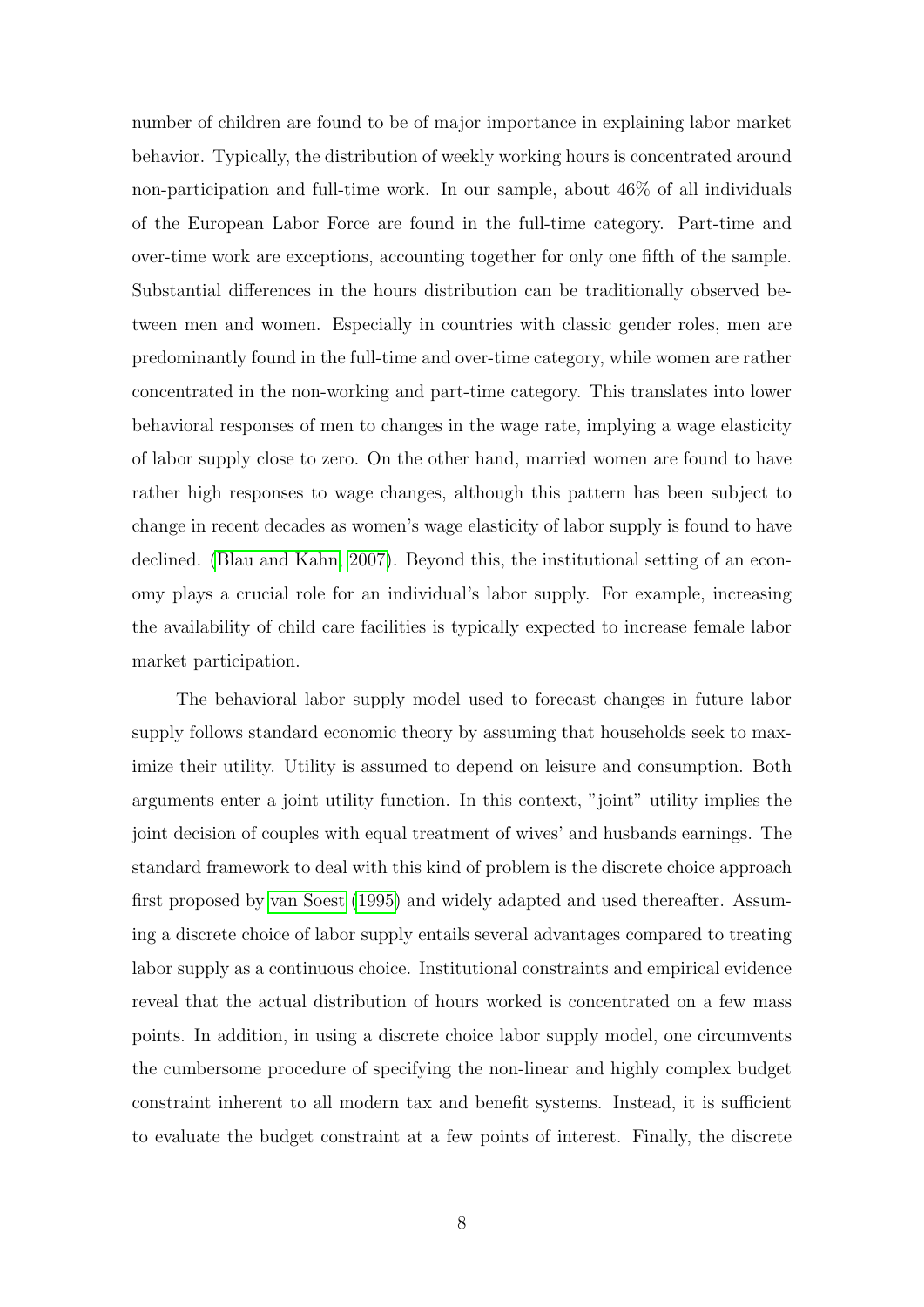choice approach allows an easy treatment of the joint decision-making within a couple. A technical description can be found in [Dolls et al.](#page-19-1) [\(2012\)](#page-19-1) and [Peichl et al.](#page-19-5) [\(2010\)](#page-19-5) and is therefore not presented here in detail. In this paper, we build on [Bargain et al.](#page-19-6) [\(2012\)](#page-19-6) for the data processing and the labor supply estimation. This implies a deviation from the methodology in [Dolls et al.](#page-19-1) [\(2012\)](#page-19-1) one aspect by assuming a smaller choice set of only four alternatives instead of seven in order to reduce the computational burden.<sup>[9](#page-9-0)</sup> In the remainder of the paper, the choice set is composed of non-participation, part-time work, full-time work and overtime work. As a consequence, the choice set for a couple entails 16 choices. Though nested in a neo-classical tradition, our framework is able to capture non-pecuniary aspects of labor, such as a negative utility arising from receiving welfare benefits (welfare stigma).

The basic estimation process works as follows. For the base scenario, we estimate the parameters of the utility function based on observed work behavior, given socio-demographic characteristics of the household. Leisure is simply derived from subtracting hours worked from an assumed maximum working time of 80 hours per week. In order to obtain the disposable income, and hence the consumption opportunities for each household, we require for each country under investigation.

- 1. a micro-dataset containing information on labor market behavior, household composition and market income
- 2. a detailed replication of the tax and transfer system

This information is accessible via the European Union tax-benefit microsimulation model EUROMOD [\(Sutherland and Figari, 2013\)](#page-20-1). EUROMOD is linked to data from the European Union Statistics on Income and Living Conditions (EU-SILC, [Eurostat](#page-19-7) [\(2013\)](#page-19-7)). This is an integrated and harmonized household survey conducted by Eurostat for the EU-27 countries. While bearing some drawbacks common to all survey data (e. g. under-reporting of capital income, under-coverage of certain population subgroups), there are clear advantages of using EU-SILC instead of nationally conducted surves. By applying the same definitions in every

<span id="page-9-0"></span><sup>9</sup>The size of the choice set has been found to be of minor importance for the sensitivity of results, provided the choice set is not implausibly small [\(Euwals and van Soest, 1999\)](#page-19-8).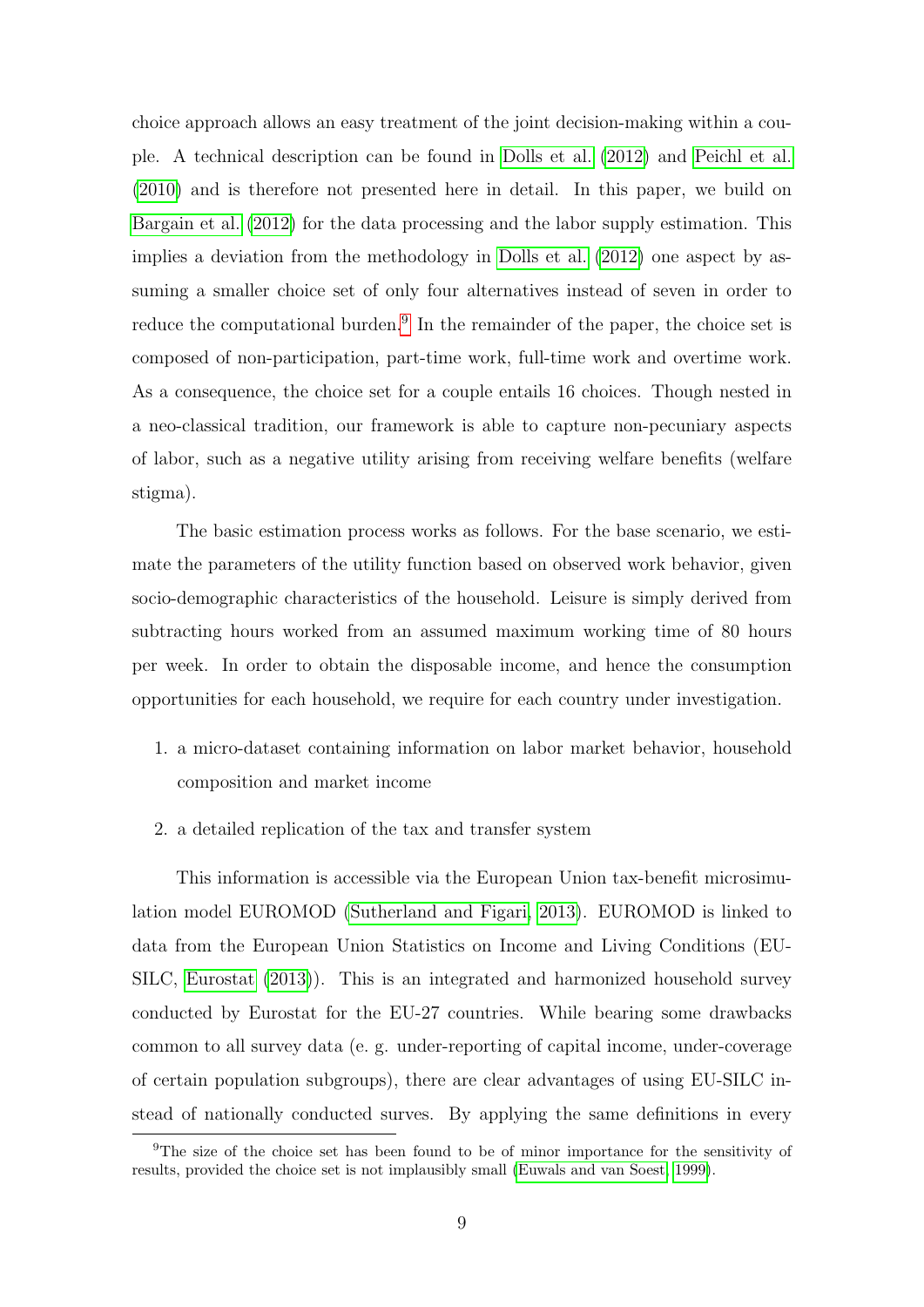country, high comparability is guaranteed. EUROMOD uses the EU-SILC data and feeds them into country-specific tax-benefit calculators. These replicate the national tax and benefit regulations and calculate individual payments for all relevant taxes, contributions and benefits. The tax-benefit calculators are designed and maintained by national experts, guaranteeing timeliness and accuracy. The resulting disposable income, after taxes and tranfers, serves then as input for the labor supply estimation.

There are a range of benefits (especially unemployment benefits) that are paid only for a limited period of time. If a recipient is needy after this time period, he is eligible for another, usually lower, transfer which typically takes the form of a minimum income. Since we apply a long-term perspective of 20 years, we artificially set all temporary benefits to zero. Ignoring this step would imply that if a household receives temporary unemployment benefit in the sample year, he is predicted to receive the same benefit in 2030. This would cause potentially misleading conclusions with respect to labor supply behavior and fiscal budgets. Instead, we set these households to long-term unemployment benefit / social assistance for both periods.

#### <span id="page-10-0"></span>4 Labor Supply in 2030

Based on the estimated preference parameters, we are able to obtain choice probabilities for each working hour category. Multiplying each choice probability with the sample weight and its attributed amount of hours and then summing over the whole population yields the total number of worked hours for a given country.ES: We could justify somewhere why we use LS at all. For the exercise here, observed choice could've been used, too. However, we will make us of it when matching supply and demand. Beyond it might be appropriate to view one household as the representative of a certain sub-population, whose choices are not concentrated on one category. I will estimation tables later on... By altering the weights for future populations, we can assess the change in the total amount of hours worked, as depicted in Figure [3](#page-11-0) (see also Table [5](#page-24-0) in the Appendix).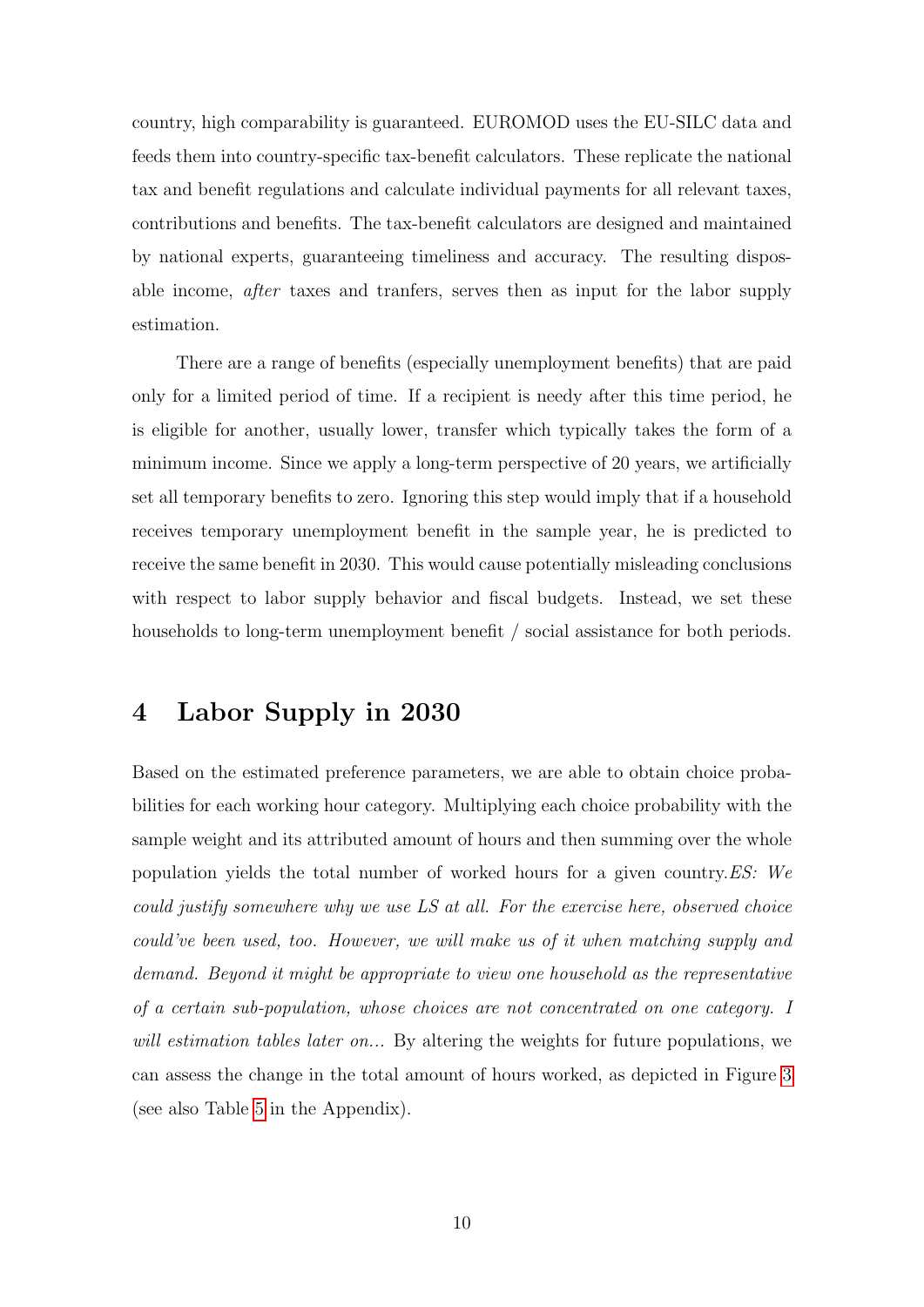<span id="page-11-0"></span>

Figure 3: Change in Total Hours Worked

For the interpretation of Figure [3](#page-11-0) it is important to note that households are not exposed to a different economic environment in 2030, therefore they are not induced to adjust their labor supply behavior in the strict sense. What we refer to here as the behavioral dimension is the consequences of a change in the demographic structure on aggregate labor supply measured in hours. We demonstrated an increasing share of older workers in the European labor force. This is reflected by higher sample weights in our data, implying that the individual behavior of older workers is attributed more weight for the overall population. A decreasing amount of hours therefore implies that those people that work less on average take a larger share in the future labor force.

Our projections indicate that the total amount of hours worked is expected to shrink in the tough scenario by 8.7% on average. The friendly scenario, however, implies an aggregate increase of 1%. Significant reductions in total hours worked are projected for Bulgaria, Germany, the Baltic States and Romania, mirroring the development in total heads. On the other hand, the friendly scenario projects an

For source data, see Table [5](#page-24-0)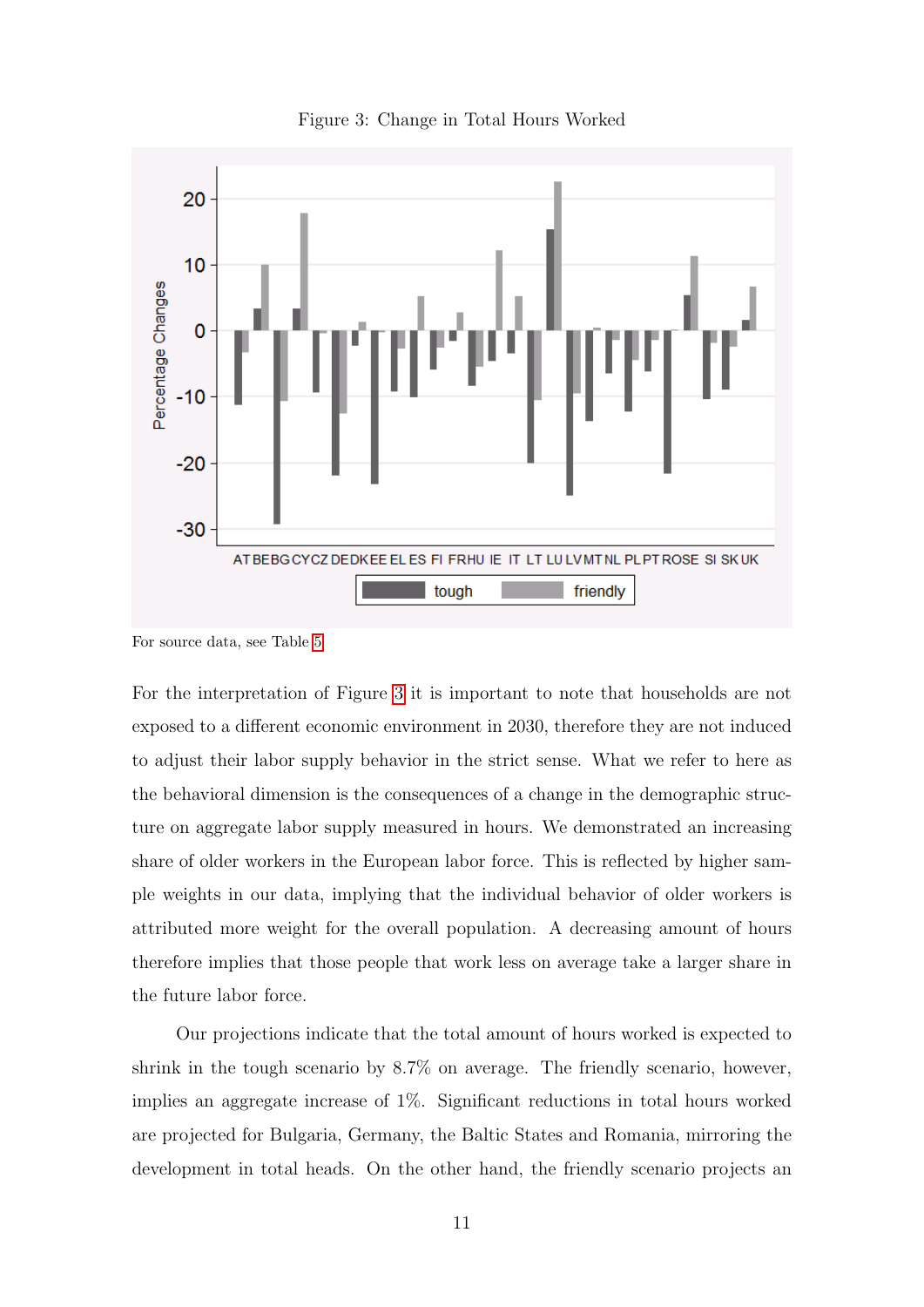increase, or at least a stagnation in hours worked in about half of the EU countries. This indicates divergent changes in the labor force when accounting for the behavioral dimension. In some countries, demographic change reduces the relative size of the population group working full time. In other countries, a reduction in part-time work is projected. These divergent patterns are discussed in more detail in a case study for Germany and France in section [5.](#page-15-0)

Considering the extensive margin of labor supply, Table [6](#page-25-0) demonstrates the implicated development for the Employment Rates, i. e. the share of people working at least part-time. These changes are rather modest in average. For the friendly scenario, European employment rates are projected to increase by about one percentage point in average. However, the employment rates of Germany, Austria and Slovenia are expect to decrease by at least one percentage point in both scenarios.

In order to differentiate between the two dimensions of demographic change (structural and behavioral), we investigate whether the projected relative change in total hours is larger or smaller than the change in heads. For this, the so-called excess difference ED is calculated. It is defined as the difference between the percentage change in hours minus the percentage change in heads.

#### $ED = \Delta\%$ Hours –  $\Delta\%$ Heads

This difference is displayed in table [1](#page-13-0) for each country and scenario.

An ED of less than zero indicates that the structural tendencies are reinforced by individual behavior patterns. If, for example, labour supply is age-dependent with older workers working fewer hours and the share of older workers is growing, the total reduction in hours is even larger than the reduction in the headcount. Such a case is indicated with dark grey shading of the respective cell in Table [1.](#page-13-0) On the contrary, it might be that the reduction in hours is less severe than in heads because, for example, there are fewer part-time workers, thereby weakening the adverse effect on total labor supply. These cases are indicated with a light grey shading.[10](#page-12-0)

<span id="page-12-0"></span><sup>&</sup>lt;sup>10</sup> The effects may also run in the opposite direction. In Belgium, for example, an increasing labor force is accompanied by an even stronger increase in total hours.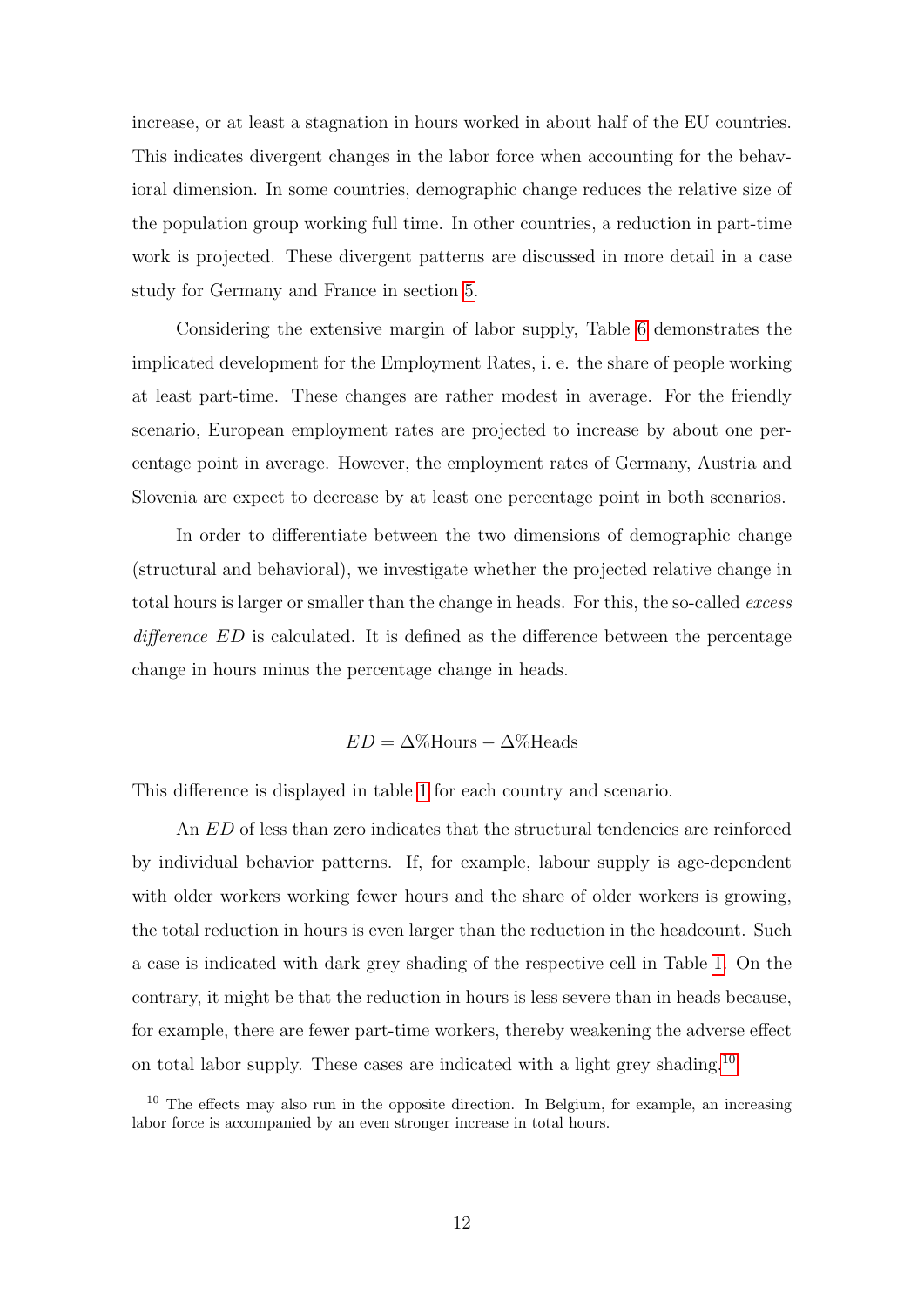<span id="page-13-0"></span>

| Country    | tough  | friendly |
|------------|--------|----------|
| AT         | $-3.4$ | $-2.5$   |
| BE         | 1.8    | 3.7      |
| <b>BG</b>  | $-0.7$ | 1.6      |
| <b>CY</b>  | 2.9    | 5.4      |
| CZ         | 1.4    | 3.0      |
| DE         | $-3.3$ | $-1.5$   |
| DK         | 1.0    | 1.5      |
| EE         | $-1.0$ | 2.0      |
| EL         | $-1.7$ | $-0.7$   |
| ES         | $-2.1$ | $-0.5$   |
| FI         | 1.8    | 2.7      |
| <b>FR</b>  | 1.2    | 2.3      |
| HU         | 2.5    | 3.6      |
| IE         | $-1.3$ | 0.7      |
| IT         | 0.7    | 0.4      |
| LT         | 1.1    | 3.8      |
| ${\rm LU}$ | $-0.9$ | $-0.2$   |
| LV         | 0.5    | 3.2      |
| MT         | 5.9    | 8.4      |
| NL         | 0.3    | 1.4      |
| PL         | 3.7    | 5.8      |
| PT         | 2.1    | 0.5      |
| RO         | $-2.4$ | 3.0      |
| SE         | 1.9    | 3.1      |
| SI         | $-1.7$ | $-0.9$   |
| $\rm SK$   | 1.3    | 2.6      |
| UK         | $-0.1$ | 1.2      |

Table 1: Excess difference

Intuitively, the dark-shaded cases represent a significant challenge from a policy point of view. It basically implies that the drop in total labor supply is even stronger than the drop in headcounts. The demographic change is thus aggravated by the pattern of age-specific labour supply. For example, the adverse effect of demographic change on public budgets, e. g. via increasing old-age pension obligations, might be underestimated if only the structural development is accounted for. For these cases, the demographic change exerts additional pressure on policy-makers. Based on the figures presented so far, it is, however, hard to gauge the extent of pressure on public budgets.

To make this point clear, we provide an analysis of the fiscal effects implied by the structural and behavioral adjustments outlined above. These are derived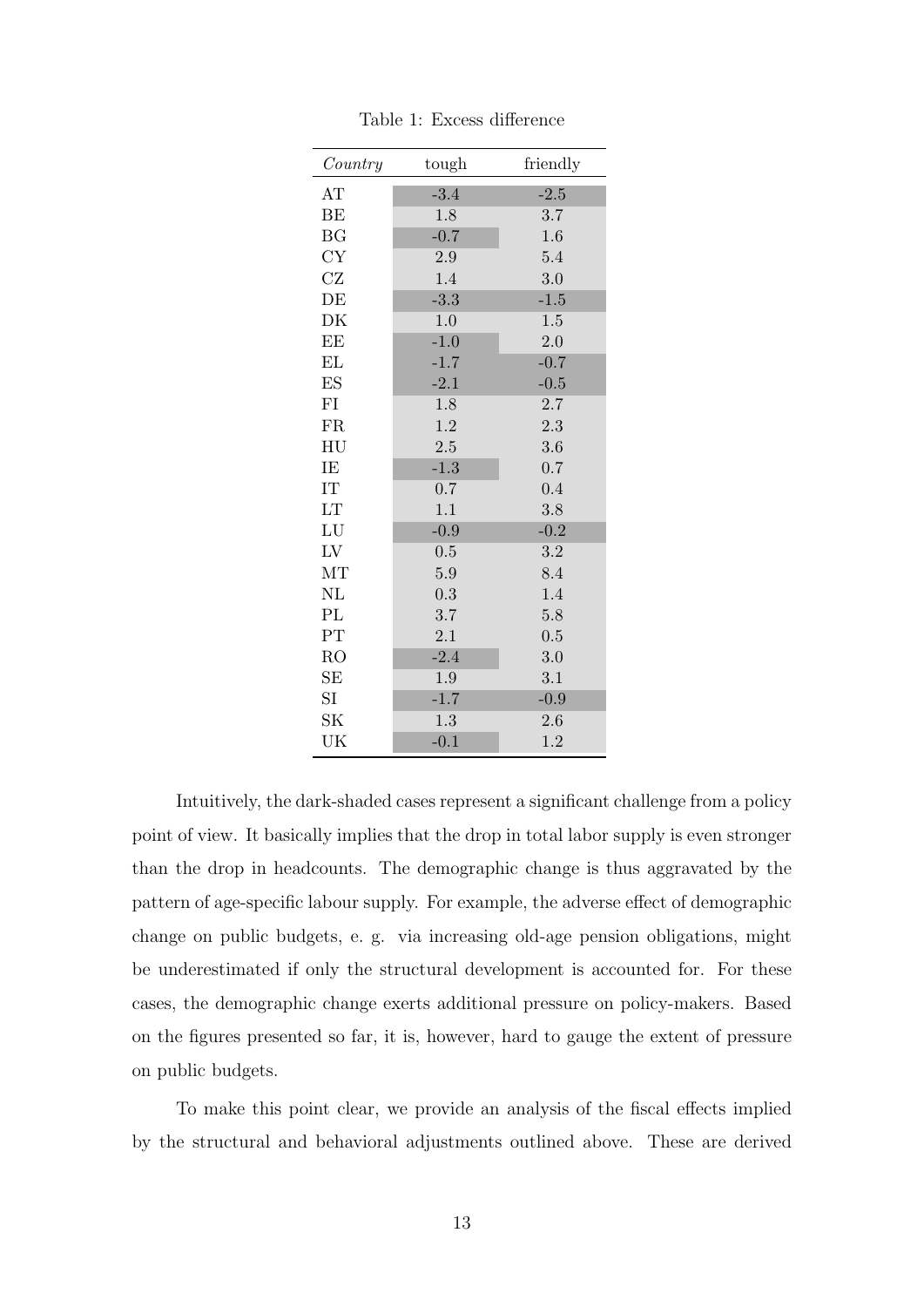from EUROMOD calculations. Table [8](#page-27-0) lists the change in income tax revenues, while Table [9](#page-28-0) illustrates the change in revenues from social security contributions  $(SSC).$ <sup>[11](#page-14-0)</sup>

The results presented in the Appendix reveal that the trend in public revenues partly follows the development in total hours worked. In the tough scenario, income tax revenues are expected to shrink in those countries with a decreasing overall labor supply. The most drastic revenue cuts are projected for Bulgaria, Estonia, Germany and Latvia. In these countries, income tax revenues decrease by about one quarter. The average decrease  $(6.0\%)$  is however lower than the decrease in hours  $(8.7\%)$ .<sup>[12](#page-14-1)</sup> In the friendly scenario, in contrast, tax revenues are expected to rise in most countries, the notable exception being Germany. This may sound counterintuitive, as total hours worked remain constant on average (Table [5\)](#page-24-0). Because we keep real wages fixed, labor earnings and hence the income tax base should not be affected dramatically as well. Therefore, one could expect minor changes in tax revenues, too. Table [8](#page-27-0) however reveals an average increase in income tax revenues of 7.0% for the friendly scenario. This can be explained by the fact that income tax schedules are predominantly progressive in the EU. Although individual labor earnings remain unchanged, total labor earnings and thus the income tax base may increase because those with higher earnings take a larger share of the future population. This is plausible given that we project an increasing share of old-age workers, who typically earn more in average than younger workers. In a progressive tax system, this mechanism leads to higher total tax revenues. In most countries, this "progression effect" works against the change in total hours worked. The Portuguese example illustrates this. While the change in hours is negative, but moderate  $(-6.2\%$  and -1.4% respectively), projected tax revenues are projected to increase by 4.1% and

<span id="page-14-0"></span> $11$  Income taxes are equivalent to the EUROMOD variable  $t$ in s. In some countries (e. g. Austria and Luxembourg), this includes a tax credit, leading to potentially negative individual tax payments. SSC revenues are calculated for employees only, including old-age, health, long-term care, unemployment and accident insurance, if existent in the country. This corresponds to the EUROMOD variable ils\_sicee.

<span id="page-14-1"></span><sup>12</sup>We also report aggregate simulated revenues. They mostly exhibit under-coverage of tax revenues when compared to officially reported numbers. We simulate personal income taxes from workers only, ignoring pensioners' tax payments. Further differences may arise from insufficient modelling of the tax rules in EUROMOD. If these errors are not systematic however, the projected revenue changes seem to be a consistent number.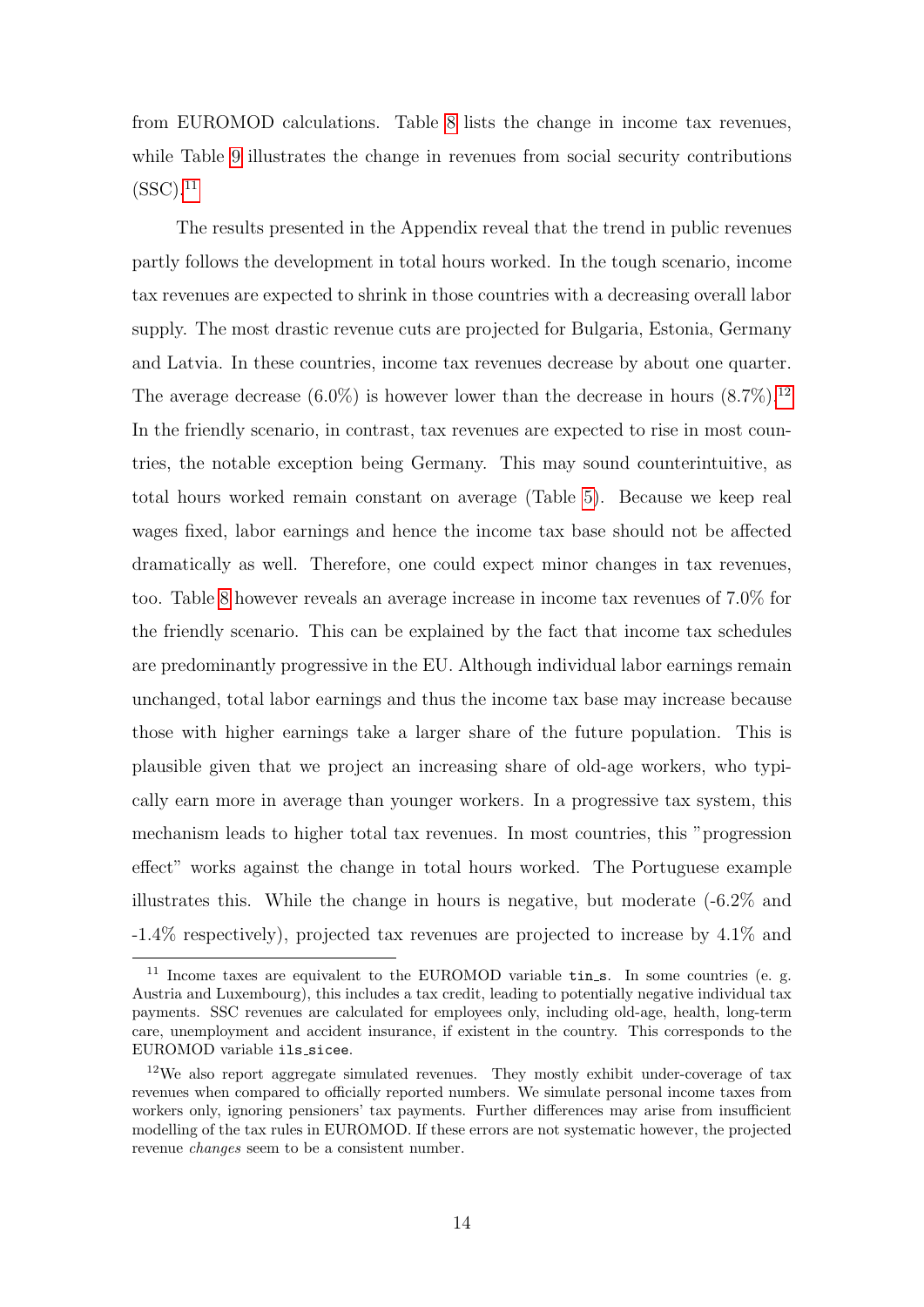16.2% respectively, overcompensating the hours effect. This suggests that a progressive tax system may be one institution capable of smoothening the adverse effects of demographic change.

A slightly different picture however emerges for the projected changes in revenues from social security contributions (SSC, Table [9\)](#page-28-0). For SSC, the expected changes in revenue are on average more adverse than for the income tax. If one weights the differences by country population, SSC revenues even decline slightly in the friendly scenario. This is due to the fact that contributions are usually paid as a flat rate on labor earnings. After an assessment threshold, these contributions are fixed, implying a marginal contribution rate of zero for employees above the cap. Infact, the changes in SSC revenues are mostly comparable to the changes in total hours.

Hence, SSC cannot have a stabilizing role for public budgets as the personal income tax scheme can. It should be noted, however, that contribution-based welfare systems are not of equal importance for the welfare system across EU countrie. As an example, the financing of the Danish public health and pension system is based on tax payments only, which makes SSC revenues a relatively minor source of revenue. Nonetheless, a cut in SSC might be particularly problematic in light of an increasing dependency ratio and higher pension payments.

#### <span id="page-15-0"></span>5 Case Study: Germany vs. France

The socio-ecological transition entails various policy challenges for European labor markets. In what follows, we sketch two of these developments in more detail for the example of the two core economies in the EU: Germany and France.

We observe some differences in the distribution of hours worked in 2010. While non-participants and part-time workers in Germany account for 47% of the labor force, we observe only 41% in these categories in France. Consequently, the share of full-time workers in France (50%) exceeds the German share (42%). This difference can be explained by a higher labor market participation of women. While the age structure of the labor force is quite comparable in the two countries, there are strik-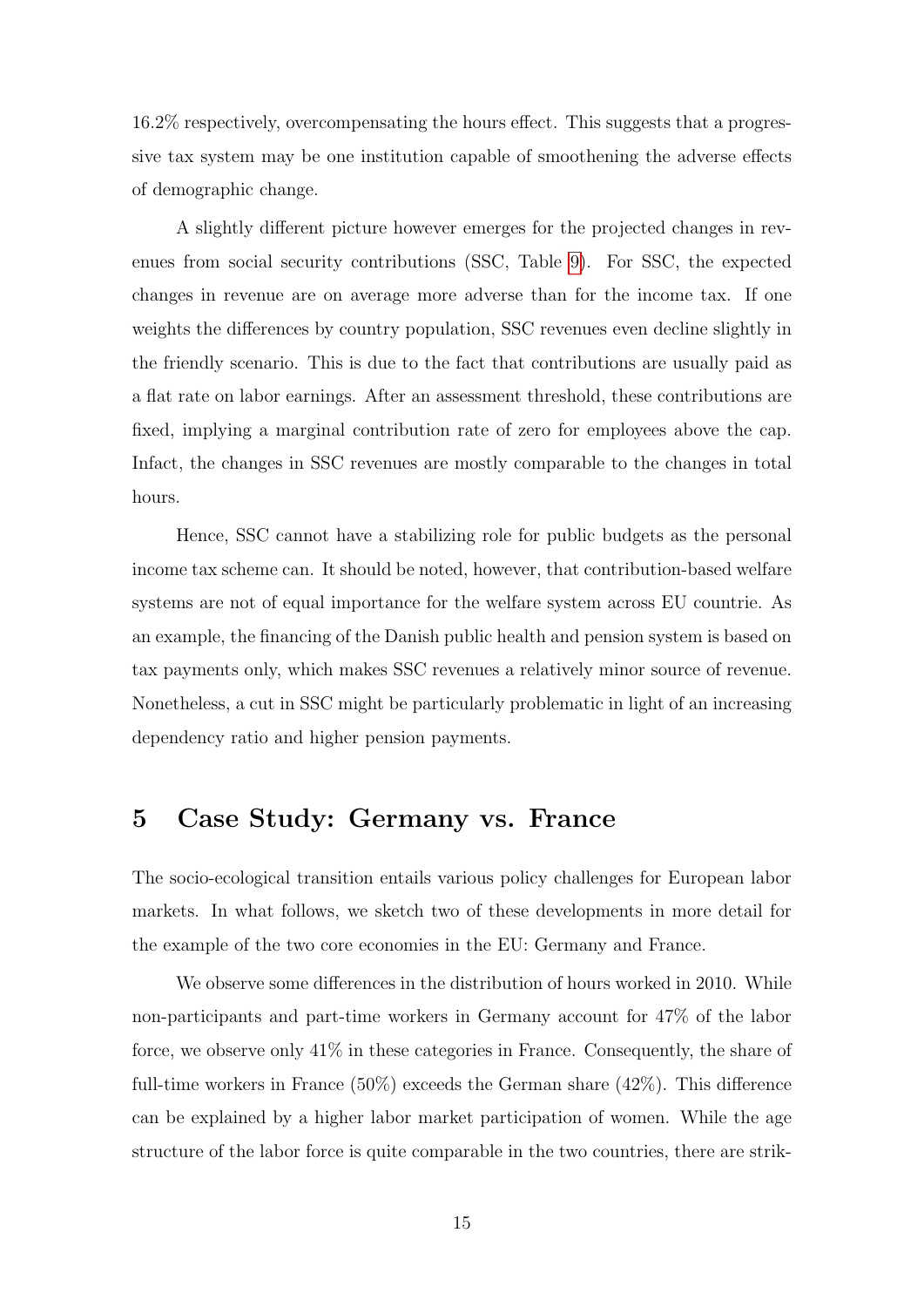ing differences in the skill structure. On the one hand, there are more low-skilled workers in France (32% vs. 21%). On the other hand, the share of high-skilled workers is slightly higher in France, too (26% vs. 22%). One should, however, keep in mind the different training systems in both countries. Germany has an institutionalized vocational education system providing a relatively high qualification. Some master craftsmen, although they do not have a college degree, should arguably be classified as high-skilled. We, however, follow common practice and classify them as medium-skilled, as in [Peichl and Siegloch](#page-19-9) [\(2013\)](#page-19-9). Considering the projected structural changes, we have discussed the dramatic shrinking of the German labor force by 2030. At the same time, the French labor force is projected to remain about constant. This can be explained by a larger child cohort in France today, as fertility rates are traditionally higher in France (about 2.0 vs. 1.4 in Germany). In 2030, the projected age structure in France is largely comparable with the 2010 structure. Compared to that, the elderly share in Germany increases by about 5 percentage points in both scenarios. An opposing picture emerges from the changes in the skill structure. While it is projected to be rather stable in Germany, France will, according to the projections, extend its high-skill share, at the cost of its low-skilled share. To summarise, a projected increasing educational attainment of the French labor force is accompanied by a stable age structure, while the German labor force grows older while maintaining a constant educational attainment.

<span id="page-16-0"></span>

Figure 4: Change in Hours Distributions, tough scenario

Figure [4](#page-16-0) is a decomposition of the total labor force by year and hours category. These are obtained by multiplying individual choice probabilities with the respective sampleweights, delivering the amount of people in every choice category. For the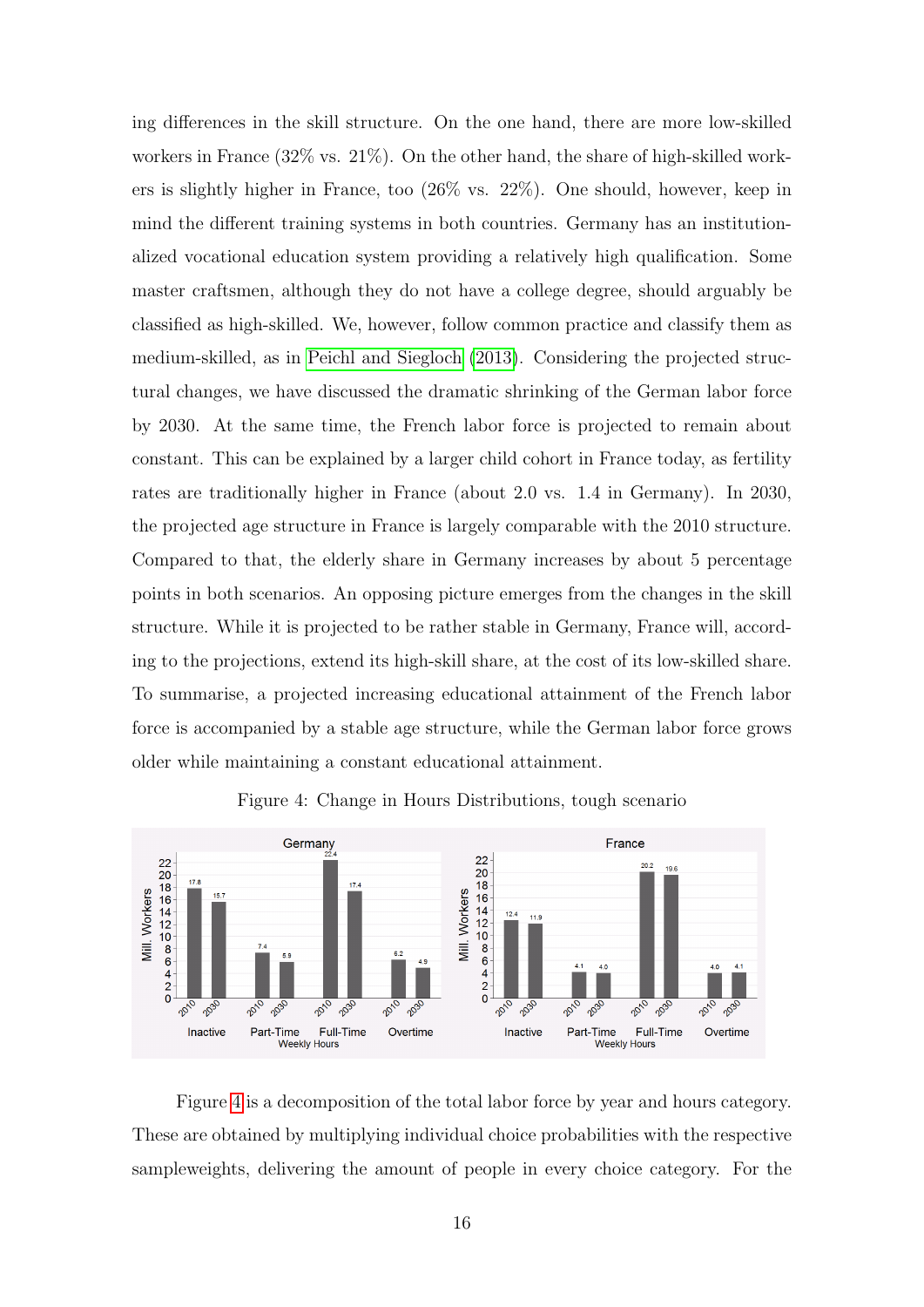tough scenario, we project a sharp fall in the number of workers throughout all hours categories in Germany. This is, in principle, not surprising, considering the decrease in total labor force. The drop in total workers is however disproportionate in the full-time category. Decomposing this trend helps to identify the key factors behind this development. Medium-aged workers (30 to 49 years) account for more than half of the workers in the full-time category in 2010 in Germany. The decline of this group leads to 3 million less workers in the full-time category in this age group alone. This is an illustrative example for the behavioral dimension of changes in labour supply. Demographic change reduces the share of those groups that exhibit, on average, a higher number of working hours.

The French hours distribution is projected to maintain its baseline structure for the most part. As opposed to Germany, the age structure will be hardly affacted by demographic change, which eliminates this channel for reducing the amount of full-time workers. As outlined above, the population projections for France imply increasing educational attainment and, therefore, a rising share of high-skilled workers. This change, however, is not reflected in the total hours distribution, as the preferences on how much to work do not seem to differ substantially between different levels of education.

Comparing Germany and France, therefore, suggests that the change in the age composition of the labor force is a major driving force for changes in hours worked. Differences in the future skill structure are negligible. If the shift towards elderly workers is particuarly strong, one would expect adverse behavioral effects on labor supply, thus aggravating the trends from the structural demographic change.

### <span id="page-17-0"></span>6 Conclusions

The contribution of this paper was an analysis of structural and behavioral changes in European labor supply for the year 2030. Building on [Bargain et al.](#page-19-6) [\(2012\)](#page-19-6), [Dolls](#page-19-1) [et al.](#page-19-1) [\(2012\)](#page-19-1) and [Peichl and Siegloch](#page-19-9) [\(2013\)](#page-19-9), we incorporated demographic projections and provided micro-based descriptive evidence for the major demographic trends in Europe. Our main findings can be summarized as follows. The labor force,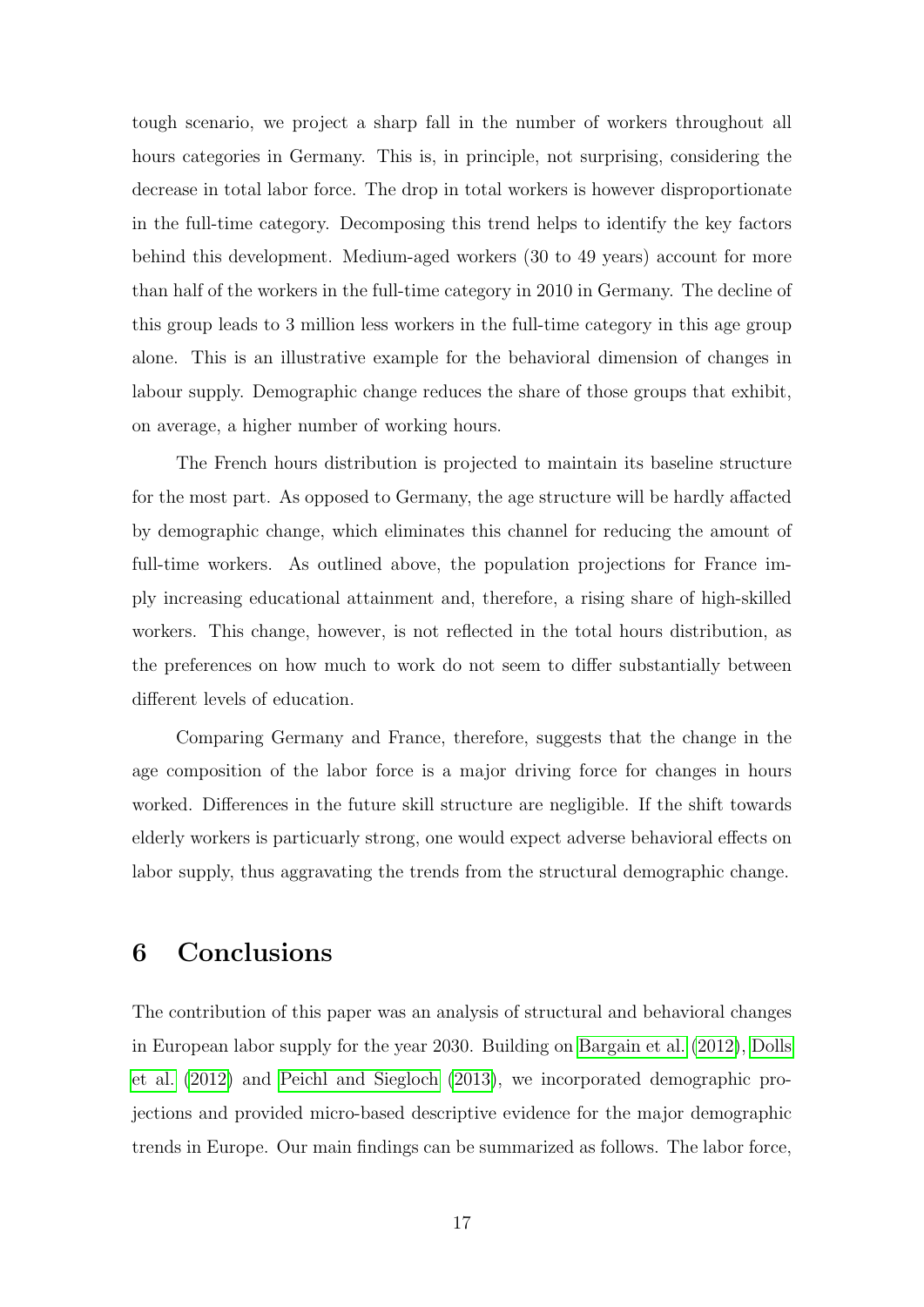defined as the population between 15 and 64, is projected to shrink in most EU countries. At the same time, it will change its composition towards better-educated and older workers. Considering the development in total hours worked (i. e. the behavioral dimension), our projections imply divergent developments. While the behavioral changes (in hours) aggravate the structural changes (in heads) in some countries, they are weakened in other countries. Notable challenges are expected to arise in Austria, Germany and Spain. These developments are likely to translate into cuts in public revenues, though a progressive system of personal income taxes seem to be able to compensate for the adverse effects of shrinking labor supply to some extent.

Although there are some meta-trends present in nearly all countries, such as increasing educational attainment, our analysis demonstrates the complexity and non-uniformity of the socio-ecological transition across the 27 EU countries.

There are some drawbacks to our analysis. Real wages were assumed to be constant across the projection period. Moreover, we considered only the supply side of the labor market, ignoring potential demand effects. In the subsequent work-steps, we will address these shortcomings by confronting our findings with reactions on the demand side of the labor market. Based on this, we are able to draw conclusions on the development of skill-specific wages, leading to a more complete picture of labor market trends in Europe.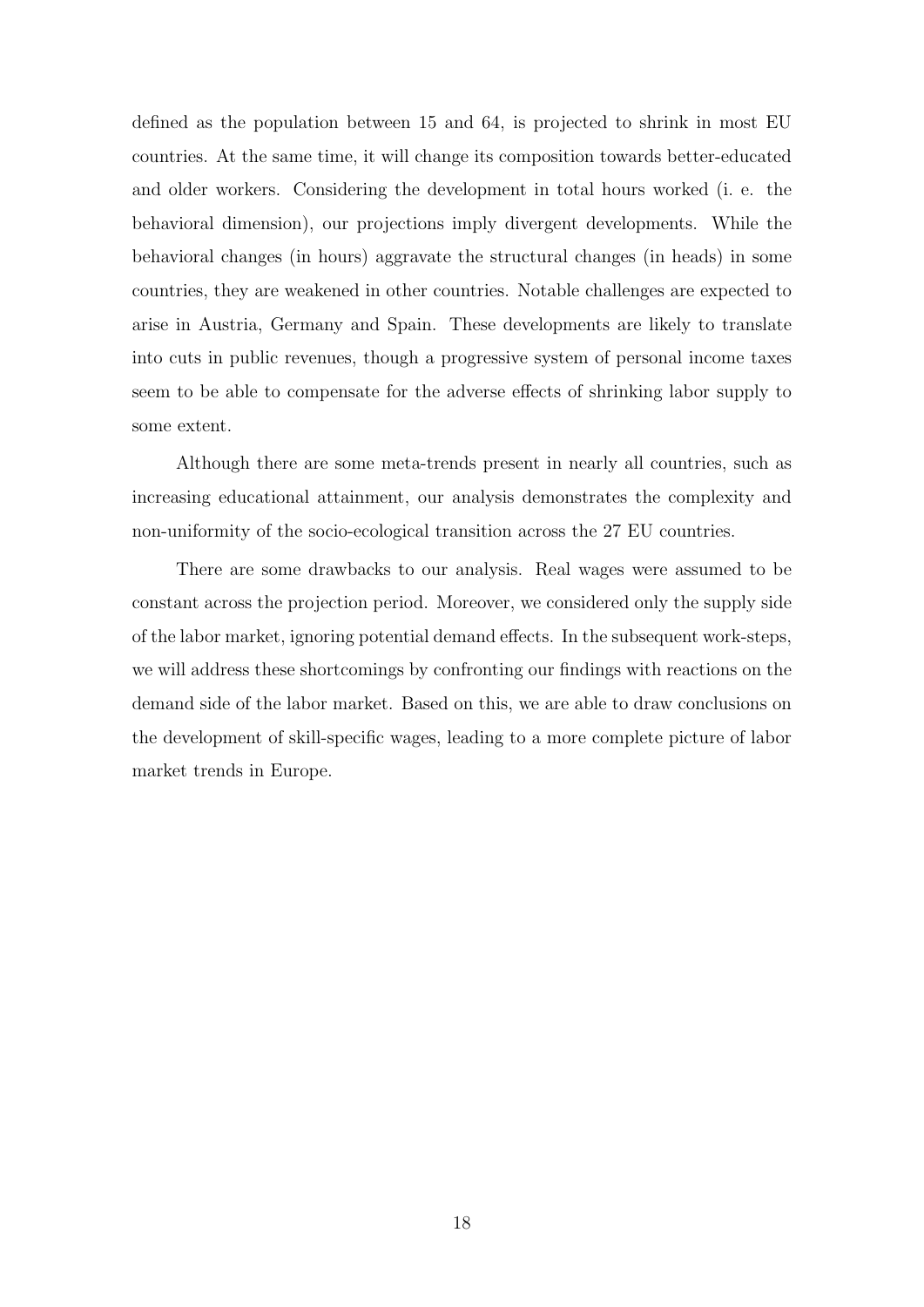# References

- <span id="page-19-6"></span>Bargain, O., K. Orsini, and A. Peichl (2012). Comparing Labor Supply Elasticities in Europe and the US: New Results. NEUJOBS Working Paper D10.6, forthcoming in: Journal of Human Resources.
- <span id="page-19-4"></span>Blau, F. D. and L. M. Kahn (2007). Changes in the Labor Supply Behavior of Married Women: 1980 - 2000. Journal of Labor Economics  $25(3)$ , 393 - 438.
- <span id="page-19-2"></span>Blundell, R. and T. MaCurdy (1999). Labor Supply: A Review of Alternative Approaches. In O. Ashenfelter and D. Card (Eds.), Handbook of Labor Economics, Vol. 3A, Amsterdam, pp. 1559–1695. Elsevier.
- <span id="page-19-1"></span>Dolls, M., A. Lichter, H. Schneider, and E. Sommer (2012). Projected micro-level dataset for Germany based on reweighting. NEUJOBS Working Paper D10.5.
- <span id="page-19-7"></span>Eurostat (2013). Description EU-SILC. [http://epp.eurostat.ec.europa.eu/](http://epp.eurostat.ec.europa.eu/portal/page/portal/microdata/eu_silc) [portal/page/portal/microdata/eu\\_silc](http://epp.eurostat.ec.europa.eu/portal/page/portal/microdata/eu_silc).
- <span id="page-19-8"></span>Euwals, R. and A. van Soest (1999, March). Desired and actual labour supply of unmarried men and women in the Netherlands. Labour Economics  $6(1)$ ,  $95 - 118$ .
- <span id="page-19-0"></span>Huisman, C., J. de Beer, R. van der Erf, N. van der Gaag, and D. Kupiszewska (2012). Demographic scenarios 2010 - 2030. NEUJOBS Working Paper D 10.1. [http://www.neujobs.eu/publications/working-papers/](http://www.neujobs.eu/publications/working-papers/demographic-scenarios-2010-2030) [demographic-scenarios-2010-2030](http://www.neujobs.eu/publications/working-papers/demographic-scenarios-2010-2030).
- <span id="page-19-3"></span>Keane, M. P. (2011). Labor supply and taxes: A survey. Journal of Economic Literature  $49(4)$ , 961 – 1075.
- <span id="page-19-5"></span>Peichl, A., H. Schneider, and S. Siegloch (2010, April). Documentation IZAΨMOD: The IZA Policy SImulation MODel. IZA Discussion Paper No. 4865.
- <span id="page-19-9"></span>Peichl, A. and S. Siegloch (2013). Linking labor demand and labor supply on the micro level for Germany. NEUJOBS Working Paper D10.4; also published in: Labour Economics, 19(1), 129 - 138.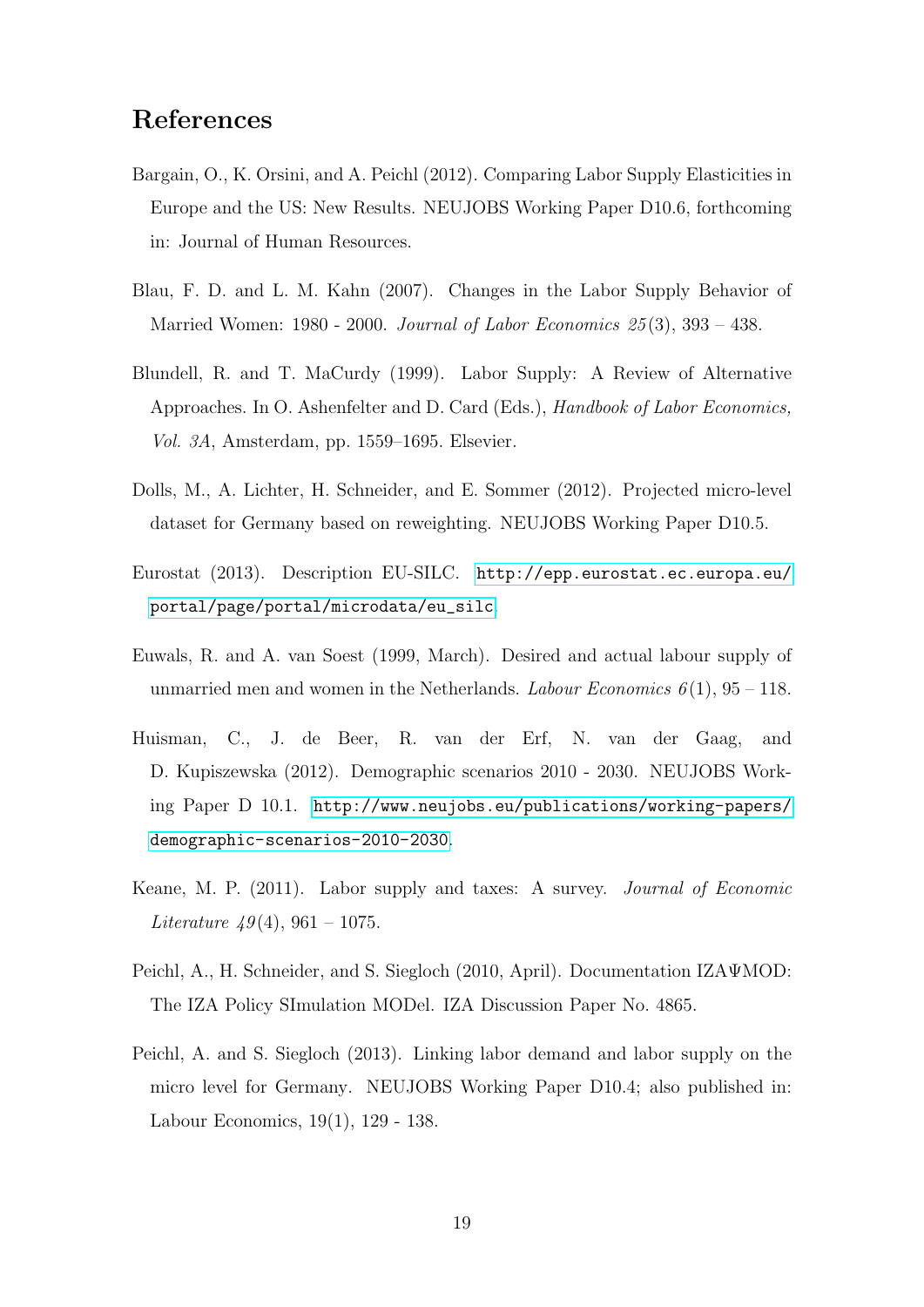- <span id="page-20-1"></span>Sutherland, H. and F. Figari (2013). EUROMOD: The European Union Tax-Benefit Microsimulation Model. EUROMOD Working Paper EM8/13, ISER University of Essex.
- <span id="page-20-0"></span>van Soest, A. (1995). Structural Models of Family Labor Supply - A Discrete Choice Approach. Journal of Human Resources  $30(1)$ , 63–88.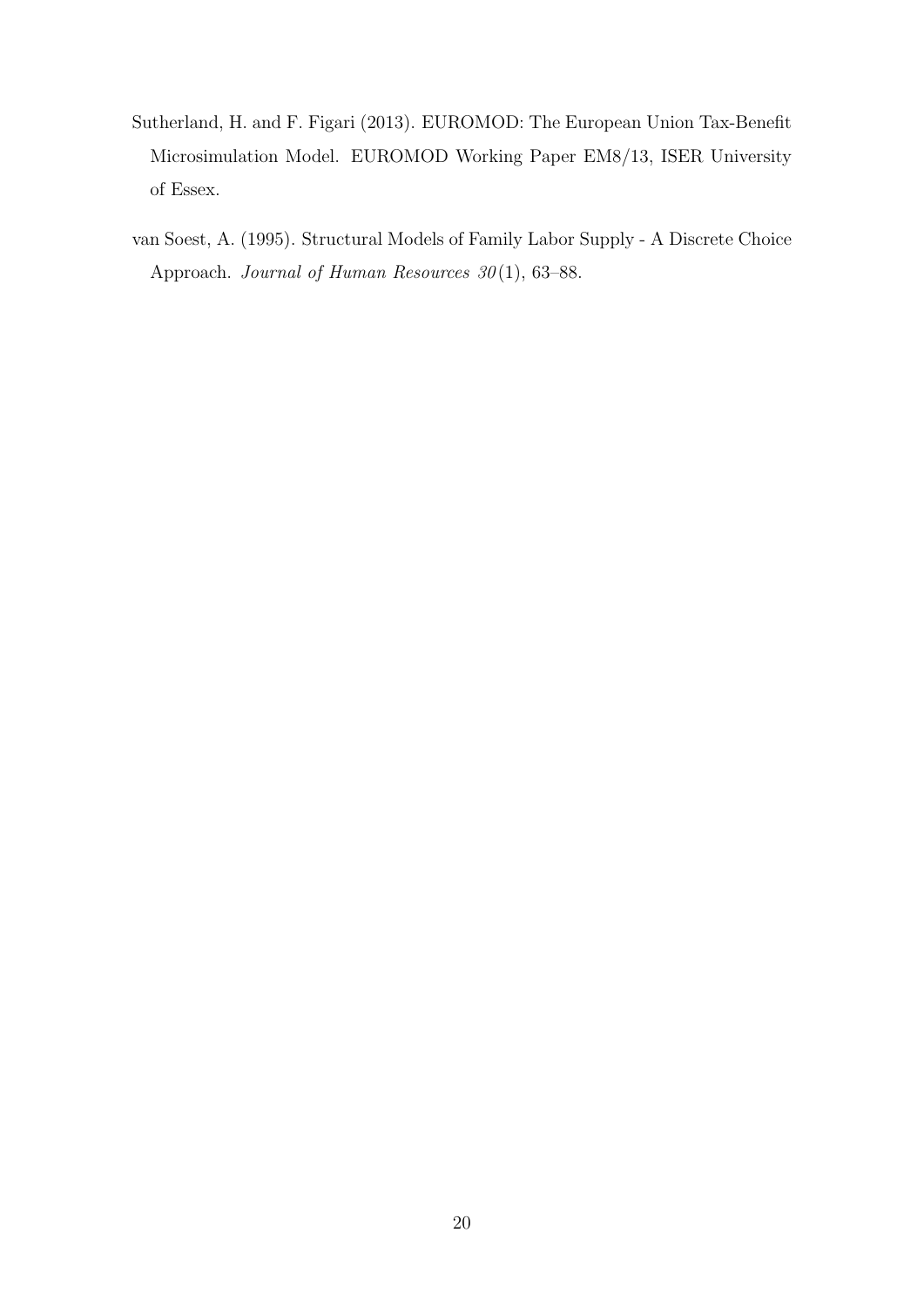# Appendix

<span id="page-21-0"></span>

|                          |             | Million Workers | % Change  |         |                 |
|--------------------------|-------------|-----------------|-----------|---------|-----------------|
| Country                  | <b>Base</b> | tough           | friendly  | tough   | friendly        |
| AT                       | 5.7         | $5.2\,$         | 5.6       | $-7.7$  | $-0.9$          |
| BE                       | 7.1         | 7.3             | 7.6       | $1.5\,$ | 6.3             |
| BG                       | $5.2\,$     | 3.7             | 4.6       | $-28.6$ | $-12.3$         |
| CY                       | 0.6         | 0.6             | 0.6       | 0.4     | 12.4            |
| CZ                       | 7.4         | 6.6             | $7.2\,$   | $-10.9$ | $-3.5$          |
| DE                       | 53.9        | 43.8            | 47.9      | $-18.7$ | $-11.1$         |
| DK                       | $3.6\,$     | $3.5\,$         | $3.6\,$   | $-3.3$  | $-0.1$          |
| EE                       | 0.9         | 0.7             | $\rm 0.9$ | $-22.3$ | $-2.2$          |
| EL                       | $7.5\,$     | $7.0\,$         | $7.4\,$   | $-7.6$  | $-2.0$          |
| ES                       | 31.4        | 28.9            | 33.2      | $-8.0$  | $5.8\,$         |
| FI                       | $3.6\,$     | 3.3             | $3.4\,$   | $-7.6$  | $-5.2$          |
| FR                       | 40.7        | 39.6            | 40.9      | $-2.7$  | $0.5\,$         |
| HU                       | 6.9         | 6.1             | $6.2\,$   | $-10.9$ | $-9.1$          |
| IE                       | 3.0         | $2.9\,$         | 3.4       | $-3.2$  | 11.5            |
| $\ensuremath{\text{IT}}$ | 39.7        | 38.0            | 41.5      | $-4.1$  | $4.8\,$         |
| LT                       | 2.3         | 1.8             | $2.0\,$   | $-21.2$ | $-14.4$         |
| ${\rm LU}$               | $\rm 0.3$   | 0.4             | 0.4       | 16.3    | $22.7\,$        |
| ${\rm LV}$               | $1.5\,$     | 1.2             | 1.4       | $-25.5$ | $-12.6$         |
| MT                       | $\rm 0.3$   | $\rm 0.2$       | $\rm 0.3$ | $-19.6$ | $-8.0$          |
| NL                       | 11.1        | 10.4            | 10.8      | $-6.8$  | $-2.8$          |
| PL                       | 27.2        | 22.9            | 24.5      | $-16.0$ | $-10.2$         |
| PT                       | 7.1         | $6.5\,$         | 7.0       | $-8.3$  | $-1.9$          |
| R <sub>O</sub>           | 15.0        | 12.1            | 14.6      | $-19.3$ | $-2.8$          |
| SE                       | 6.1         | $6.3\,$         | 6.6       | $3.4\,$ | $\!\!\!\!\!8.2$ |
| SI                       | 1.4         | 1.3             | 1.4       | $-8.6$  | $-1.0$          |
| SK                       | $3.9\,$     | $3.5\,$         | 3.7       | $-10.3$ | $-5.1$          |
| UK                       | 41.0        | 41.7            | 43.2      | 1.8     | $5.5\,$         |
| Unweighted Avg.          |             |                 |           | $-9.2$  | $-1.0$          |
| Weighted Avg.            |             |                 |           | $-8.7$  | $-1.4$          |

Table 2: Projected Total Labor Force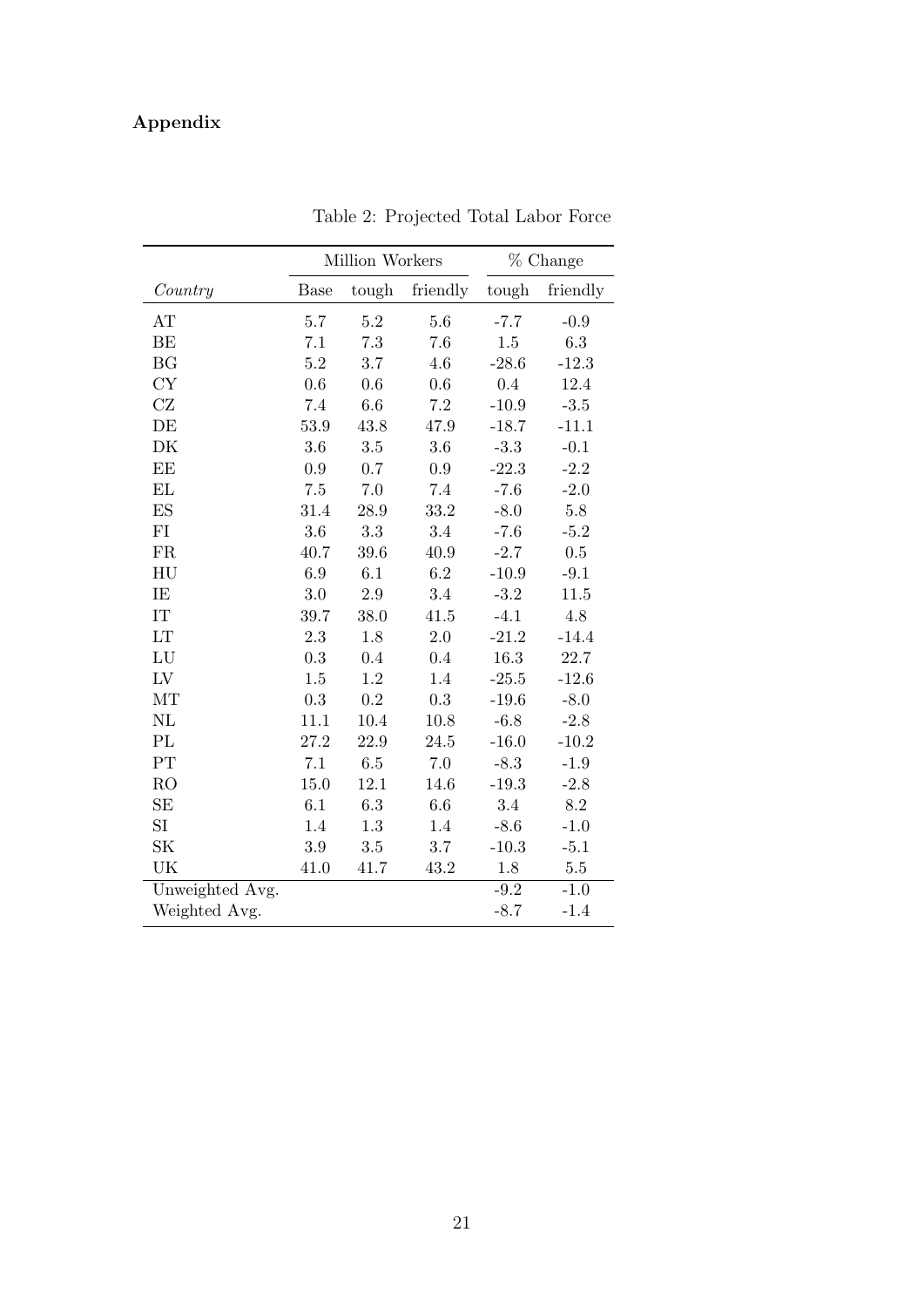<span id="page-22-0"></span>

|                     | Shares<br>Change in $%$ Points |          |       |           |         |                 |           |          |         |  |
|---------------------|--------------------------------|----------|-------|-----------|---------|-----------------|-----------|----------|---------|--|
| Country             | Base                           |          |       |           | tough   |                 |           | friendly |         |  |
|                     | 15-29                          | 30-49    | 50-64 | $15 - 29$ | 30-49   | 50-64           | 15-29     | 30-49    | 50-64   |  |
| AT                  | 28.0%                          | $45.1\%$ | 27.0% | $-1.2$    | $-4.3$  | $5.5\,$         | $-1.0$    | $-3.7$   | 4.7     |  |
| <b>BE</b>           | 28.0%                          | 42.8%    | 29.1% | 0.8       | $-1.7$  | 0.9             | 0.9       | $-1.4$   | 0.5     |  |
| <b>BG</b>           | 28.0%                          | 41.8%    | 30.2% | $-3.8$    | $-3.7$  | 7.5             | $-2.9$    | $-1.3$   | 4.2     |  |
| CY                  | 33.5%                          | 40.7%    | 25.8% | $-5.7$    | $3.5\,$ | $2.2\,$         | $-6.3$    | $5.2\,$  | 1.1     |  |
| $\operatorname{CZ}$ | 28.0%                          | 42.6%    | 29.4% | $-2.0$    | $-3.0$  | 5.0             | $-1.8$    | $-2.2$   | 4.0     |  |
| DE                  | 26.3%                          | 44.4%    | 29.4% | $-1.7$    | $-4.0$  | $5.8\,$         | $-1.1$    | $-3.2$   | 4.3     |  |
| DK                  | 27.1%                          | 42.9%    | 29.9% | 1.7       | $-2.8$  | 1.1             | 1.9       | $-2.7$   | 0.7     |  |
| EE                  | 32.0%                          | 40.3%    | 27.7% | $-5.1$    | $0.5\,$ | 4.6             | $-4.1$    | $2.8\,$  | 1.3     |  |
| EL                  | 26.1%                          | 45.6%    | 28.3% | $-1.4$    | $-6.9$  | $\!\!\!\!\!8.3$ | $-1.6$    | $-6.2$   | 7.8     |  |
| ES                  | 26.3%                          | 48.2%    | 25.5% | $-0.1$    | $-12.2$ | 12.3            | $\rm 0.2$ | $-9.8$   | 9.6     |  |
| FI                  | 28.2%                          | 39.0%    | 32.7% | 0.4       | 2.9     | $-3.3$          | 0.4       | $3.0\,$  | $-3.4$  |  |
| FR                  | 28.8%                          | 41.6%    | 29.6% | 0.6       | $-1.3$  | 0.7             | 1.1       | $-1.4$   | 0.3     |  |
| HU                  | 28.4%                          | 41.9%    | 29.7% | $-4.1$    | 0.1     | 4.0             | $-4.0$    | $-0.1$   | 4.1     |  |
| IE                  | 31.7%                          | 44.5%    | 23.8% | 0.7       | $-8.9$  | $8.2\,$         | $2.2\,$   | $-7.5$   | $5.4\,$ |  |
| IT                  | 24.2%                          | 47.0%    | 28.8% | 0.8       | $-8.7$  | 7.9             | 1.3       | $-7.5$   | 6.3     |  |
| LT                  | 32.5%                          | 41.8%    | 25.6% | $-7.7$    | $1.7\,$ | 6.0             | $-7.3$    | $2.3\,$  | 5.0     |  |
| LU                  | 27.5%                          | 46.6%    | 26.0% | $-0.8$    | $-3.3$  | 4.1             | $-0.6$    | $-2.8$   | 3.4     |  |
| ${\rm LV}$          | 32.2%                          | 40.9%    | 26.9% | $-8.8$    | $2.1\,$ | 6.7             | $-8.1$    | $3.2\,$  | 4.9     |  |
| $\rm{MT}$           | 28.4%                          | 39.9%    | 31.7% | $-4.5$    | $5.9\,$ | $-1.4$          | $-4.3$    | 6.9      | $-2.6$  |  |
| NL                  | 27.1%                          | 43.0%    | 29.9% | 1.4       | $-2.9$  | $1.5\,$         | $1.6\,$   | $-2.5$   | 0.9     |  |
| PL                  | 32.2%                          | 38.7%    | 29.1% | $-8.0$    | 6.1     | 1.8             | $-7.5$    | 6.4      | 1.1     |  |
| PT                  | 27.1%                          | 45.2%    | 27.7% | $-1.9$    | $-5.7$  | 7.6             | $-0.8$    | $-5.6$   | 6.4     |  |
| R <sub>O</sub>      | 30.7%                          | 42.5%    | 26.7% | $-6.5$    | $-2.9$  | 9.4             | $-6.6$    | 0.1      | 6.6     |  |
| SE                  | 29.8%                          | 41.0%    | 29.2% | $-1.0$    | 0.7     | 0.3             | $-0.6$    | 1.0      | $-0.4$  |  |
| SI                  | 27.2%                          | 43.5%    | 29.3% | $-2.5$    | $-2.6$  | 5.1             | $-2.1$    | $-1.9$   | $3.9\,$ |  |
| SK                  | 31.5%                          | 41.5%    | 27.0% | $-7.9$    | 2.0     | $5.9\,$         | $-7.7$    | $2.4\,$  | 5.3     |  |
| UK                  | 30.2%                          | 42.3%    | 27.5% | $-0.1$    | $-1.1$  | 1.2             | 0.1       | $-0.8$   | 0.7     |  |

Table 3: Age Group Shares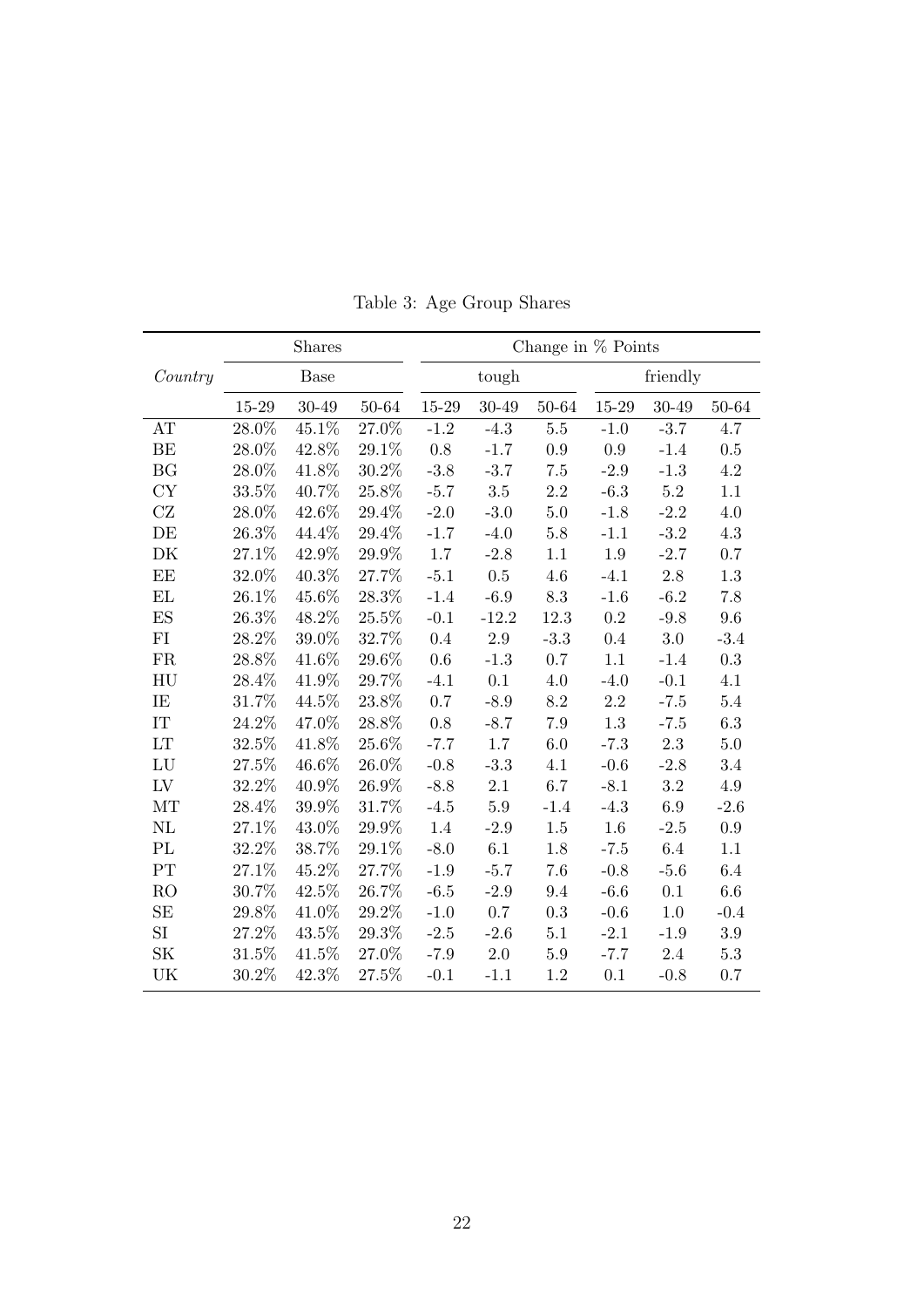<span id="page-23-0"></span>

|                |             | Shares   | Change in $%$ Points |         |         |         |         |          |           |  |
|----------------|-------------|----------|----------------------|---------|---------|---------|---------|----------|-----------|--|
| Country        | <b>Base</b> |          |                      |         | tough   |         |         | friendly |           |  |
|                | low         | med      | high                 | low     | med     | high    | low     | med      | high      |  |
| AT             | 22.8%       | 60.9%    | 16.3%                | $-4.4$  | 1.9     | $2.5\,$ | $-7.1$  | $-2.2$   | 9.3       |  |
| BE             | 32.6%       | 36.7%    | 30.7%                | $-8.6$  | 2.4     | 6.2     | $-10.5$ | $-0.6$   | 11.1      |  |
| <b>BG</b>      | 25.4%       | 55.2%    | 19.5%                | $-1.4$  | $-1.9$  | 3.3     | $-7.5$  | $-2.5$   | 10.0      |  |
| <b>CY</b>      | 28.7%       | 39.5%    | 31.8%                | $-8.0$  | $-1.5$  | 9.5     | $-12.1$ | $-1.8$   | 14.0      |  |
| CZ             | 14.6%       | 71.0%    | 14.4%                | $-1.6$  | $-2.8$  | 4.4     | $-4.6$  | $-5.7$   | $10.3\,$  |  |
| DE             | 21.0%       | 56.6%    | 22.5%                | $-0.4$  | $-0.5$  | $0.9\,$ | $-4.2$  | $-3.8$   | $8.0\,$   |  |
| DK             | $30.9\%$    | 40.6%    | $28.5\%$             | $-7.4$  | $-0.6$  | 8.1     | $-9.3$  | $-4.5$   | 13.8      |  |
| EE             | 18.3%       | 52.0%    | 29.7%                | 1.7     | $-3.9$  | $2.2\,$ | $-4.5$  | $-4.7$   | $\rm 9.2$ |  |
| EL             | $38.5\%$    | $40.5\%$ | $21.0\%$             | $-9.3$  | 4.1     | 5.2     | $-11.1$ | $0.6\,$  | 10.4      |  |
| ES             | 48.4%       | 23.9%    | 27.7%                | $-8.7$  | 2.2     | 6.5     | $-12.0$ | $-0.5$   | 12.5      |  |
| FI             | 23.4%       | 45.6%    | 31.1%                | $-5.8$  | 1.0     | 4.9     | $-7.9$  | $-4.0$   | 11.8      |  |
| <b>FR</b>      | 31.8%       | $41.9\%$ | $26.3\%$             | $-8.5$  | $-0.4$  | 9.0     | $-10.2$ | $-3.9$   | 14.0      |  |
| HU             | 24.3%       | 58.5%    | 17.2%                | $-4.7$  | 0.6     | 4.1     | $-6.9$  | $-3.0$   | 9.9       |  |
| IE             | 29.5%       | 37.6%    | $32.9\%$             | $-7.1$  | 0.9     | 6.1     | $-7.8$  | $-2.0$   | 9.7       |  |
| IT             | 46.2%       | 40.8%    | 13.0%                | $-11.5$ | 7.5     | 4.0     | $-9.7$  | 0.3      | $\rm 9.3$ |  |
| LT             | 16.5%       | 56.4%    | 27.1%                | 0.2     | $-10.7$ | 10.5    | $-5.4$  | $-10.0$  | 15.4      |  |
| LU             | 29.1%       | 40.6%    | 30.3%                | $-4.7$  | $-2.6$  | 7.3     | $-6.6$  | $-4.9$   | 11.5      |  |
| LV             | 19.5%       | 58.0%    | $22.5\%$             | 1.0     | $-6.9$  | $5.9\,$ | $-7.5$  | $-4.1$   | 11.7      |  |
| MT             | 71.5%       | 16.9%    | 11.6%                | $-11.7$ | $4.9\,$ | $6.8\,$ | $-14.4$ | $1.7\,$  | 12.7      |  |
| NL             | 31.4%       | 40.4%    | 28.3%                | $-6.6$  | 1.4     | $5.2\,$ | $-9.1$  | $-1.3$   | 10.4      |  |
| PL             | $17.9\%$    | 62.4%    | 19.7%                | $-4.4$  | $-6.3$  | 10.7    | $-6.9$  | $-8.9$   | 15.8      |  |
| PT             | 67.3%       | 18.9%    | 13.8%                | $-14.6$ | 8.0     | 6.6     | $-11.3$ | $-1.1$   | 12.4      |  |
| R <sub>O</sub> | 30.3%       | 57.9%    | 11.8%                | $-3.1$  | $-1.9$  | 5.0     | $-11.0$ | 0.5      | 10.5      |  |
| SE             | 25.7%       | $46.2\%$ | 28.2%                | $-5.2$  | $-2.0$  | 7.2     | $-8.7$  | $-3.3$   | 12.0      |  |
| SI             | 20.8%       | 58.9%    | 20.2%                | $-5.7$  | $-1.0$  | 6.7     | $-5.0$  | $-6.8$   | 11.8      |  |
| <b>SK</b>      | 16.0%       | 68.9%    | 15.0%                | $-3.3$  | $-1.9$  | 5.2     | $-5.8$  | $-4.9$   | 10.7      |  |
| UK             | 26.9%       | 43.0%    | 30.0%                | $-5.2$  | 0.4     | 4.8     | $-6.7$  | $-2.9$   | 9.6       |  |

Table 4: Skill Shares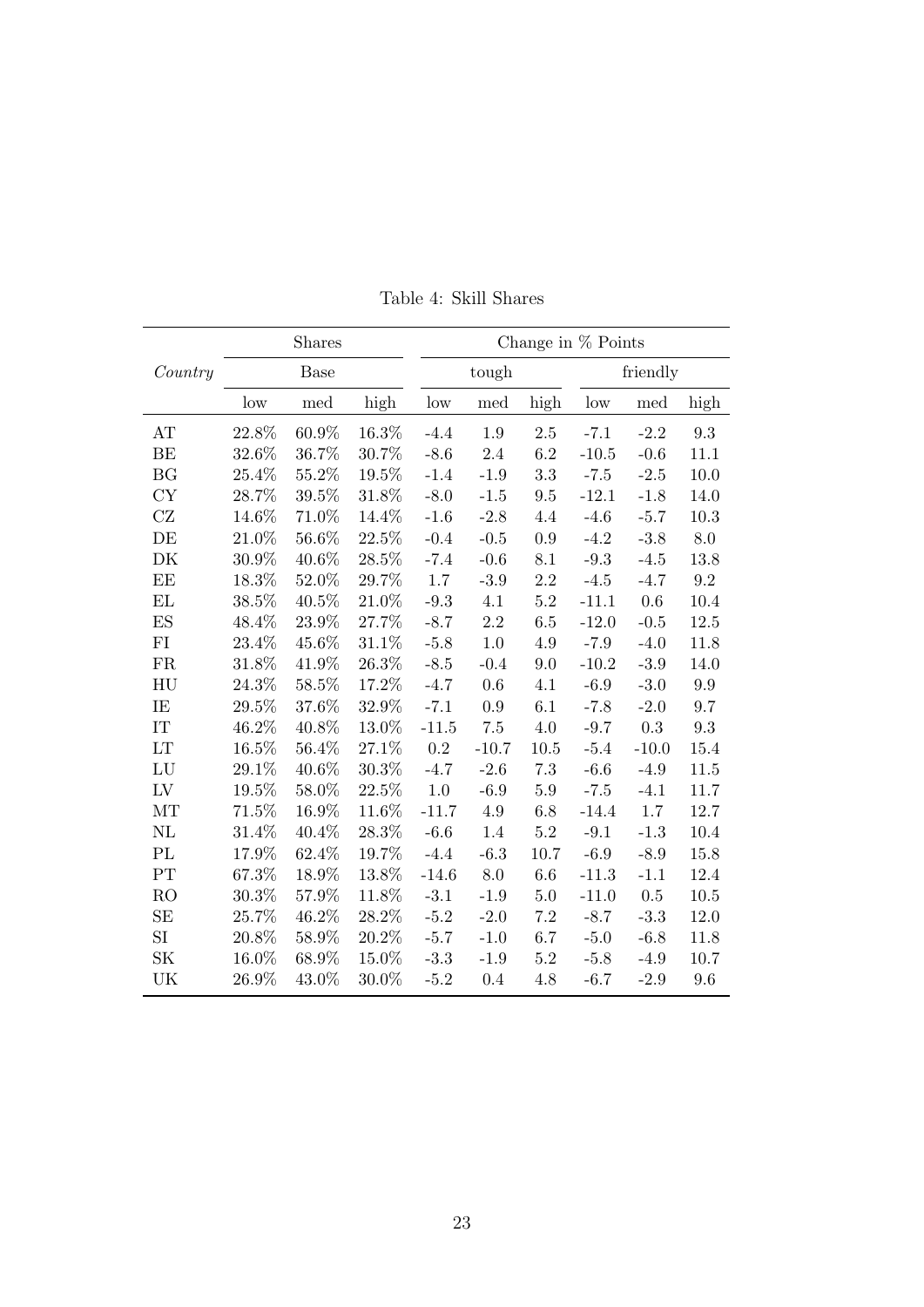<span id="page-24-0"></span>

| Country                    | Mill. Hours | % Change |          |  |  |
|----------------------------|-------------|----------|----------|--|--|
|                            | <b>Base</b> | tough    | friendly |  |  |
| AT                         | 153.3       | $-11.2$  | $-3.4$   |  |  |
| BE                         | 185.0       | 3.3      | 10.0     |  |  |
| <b>BG</b>                  | 171.6       | $-29.3$  | $-10.7$  |  |  |
| <b>CY</b>                  | 16.9        | 3.3      | 17.8     |  |  |
| CZ                         | 226.2       | $-9.4$   | $-0.5$   |  |  |
| DE                         | 1436.0      | $-22.0$  | $-12.6$  |  |  |
| DK                         | 112.0       | $-2.3$   | 1.3      |  |  |
| EE                         | 29.1        | $-23.2$  | $-0.2$   |  |  |
| EL                         | 210.0       | $-9.2$   | $-2.7$   |  |  |
| ES                         | 891.0       | $-10.1$  | 5.2      |  |  |
| FI                         | 107.6       | $-5.8$   | $-2.5$   |  |  |
| FR                         | 1131.5      | $-1.5$   | 2.8      |  |  |
| $\mathop{\rm HU}\nolimits$ | 186.1       | $-8.4$   | $-5.5$   |  |  |
| IE                         | 81.4        | $-4.6$   | 12.1     |  |  |
| IT                         | 1091.4      | $-3.4$   | 5.2      |  |  |
| LT                         | 67.9        | $-20.1$  | $-10.6$  |  |  |
| LU                         | 9.4         | 15.4     | 22.5     |  |  |
| L <sub>V</sub>             | 49.3        | $-25.0$  | $-9.5$   |  |  |
| MT                         | 6.8         | $-13.7$  | 0.4      |  |  |
| NL                         | 282.4       | $-6.5$   | $-1.4$   |  |  |
| PL                         | 752.7       | $-12.2$  | $-4.4$   |  |  |
| PT                         | 204.6       | $-6.2$   | $-1.4$   |  |  |
| RO                         | 372.4       | $-21.7$  | 0.2      |  |  |
| SE                         | 176.3       | 5.3      | 11.3     |  |  |
| SI                         | 39.1        | $-10.3$  | $-1.9$   |  |  |
| <b>SK</b>                  | 117.8       | $-9.0$   | $-2.4$   |  |  |
| UK                         | 1020.1      | 1.6      | 6.7      |  |  |
| Unweighted Avg.            |             | $-8.7$   | 1.0      |  |  |
| Weighted Avg.              |             | $-8.8$   | $-0.2$   |  |  |

Table 5: Hours worked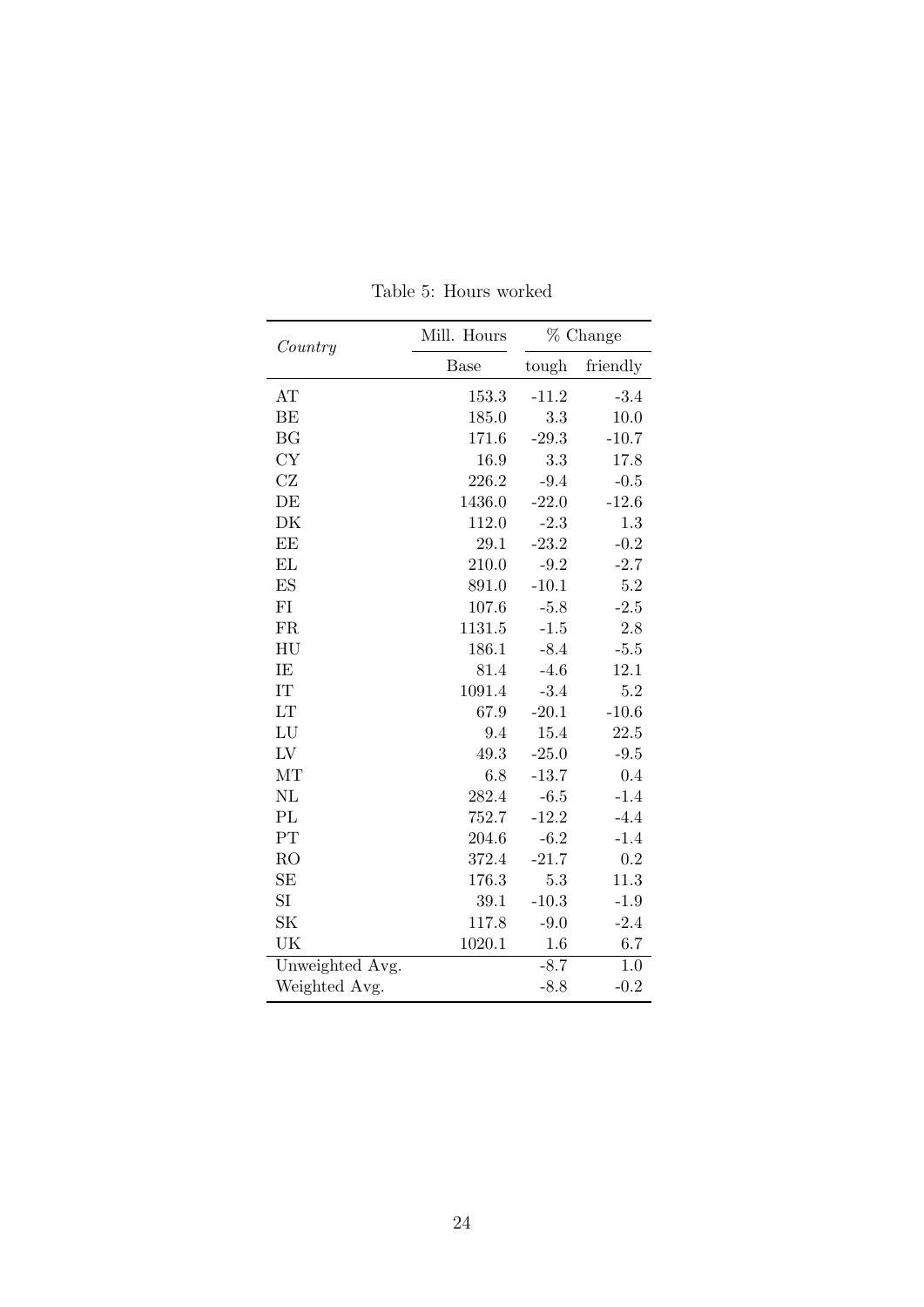<span id="page-25-0"></span>

|                     | Employment Rate, in $%$ |          |          | Change in Percentage Points |          |  |
|---------------------|-------------------------|----------|----------|-----------------------------|----------|--|
| Country             | <b>Base</b>             | tough    | friendly | tough                       | friendly |  |
| AT                  | 67.3                    | 64.8     | 65.5     | $-2.6$                      | $-1.8$   |  |
| <b>BE</b>           | 64.9                    | 66.0     | 67.0     | 1.1                         | 2.1      |  |
| <b>BG</b>           | 75.5                    | 74.6     | 76.7     | $-0.9$                      | 1.2      |  |
| CY                  | 71.7                    | 73.2     | 74.6     | 1.5                         | $2.8\,$  |  |
| CZ                  | 70.2                    | 71.2     | 72.3     | 1.0                         | 2.0      |  |
| DE                  | 67.7                    | 65.0     | 66.4     | $-2.7$                      | $-1.3$   |  |
| DK                  | 80.2                    | 81.0     | $81.5\,$ | 0.8                         | 1.3      |  |
| $\operatorname{EE}$ | 77.9                    | 76.8     | 79.2     | $-1.1$                      | 1.3      |  |
| $\mathbf{EL}$       | 65.0                    | 63.8     | 64.6     | $-1.1$                      | $-0.3$   |  |
| ES                  | 69.6                    | 68.0     | 69.3     | $-1.6$                      | $-0.4$   |  |
| ${\rm FI}$          | 76.9                    | 78.2     | 79.0     | 1.4                         | $2.1\,$  |  |
| ${\rm FR}$          | 69.5                    | $70.1\,$ | 70.7     | $0.6\,$                     | $1.2\,$  |  |
| HU                  | 65.7                    | 67.2     | 67.9     | $1.5\,$                     | $2.2\,$  |  |
| IE                  | 70.2                    | 69.4     | 70.8     | $-0.8$                      | $0.6\,$  |  |
| IT                  | 66.3                    | 66.5     | 66.3     | $\rm 0.2$                   | 0.0      |  |
| LT                  | 71.9                    | 72.8     | 74.9     | 1.0                         | 3.1      |  |
| LU                  | 68.0                    | 67.2     | 67.5     | $-0.8$                      | $-0.5$   |  |
| L <sub>V</sub>      | 76.7                    | 77.1     | 79.0     | 0.4                         | $2.2\,$  |  |
| MT                  | 57.2                    | 61.6     | 62.6     | 4.4                         | 5.4      |  |
| NL                  | 72.0                    | 72.2     | 72.9     | 0.2                         | 1.0      |  |
| PL                  | 65.3                    | 68.1     | 69.4     | $2.8\,$                     | 4.1      |  |
| PT                  | 68.9                    | 69.8     | 68.8     | 0.9                         | $-0.1$   |  |
| R <sub>O</sub>      | 58.8                    | 57.1     | 60.7     | $-1.7$                      | 1.9      |  |
| $\rm SE$            | 78.7                    | 80.0     | 80.9     | 1.3                         | $2.2\,$  |  |
| SI                  | 67.0                    | 65.4     | 66.1     | $-1.5$                      | $-0.9$   |  |
| SK                  | 70.1                    | 71.4     | 72.5     | $1.2\,$                     | $2.3\,$  |  |
| UK                  | 64.8                    | 64.7     | 65.4     | $-0.1$                      | $0.6\,$  |  |
| Unweighted Avg.     |                         |          |          | $\rm 0.2$                   | $1.3\,$  |  |
| Weighted Avg.       |                         |          |          | $-0.3$                      | 0.7      |  |

Table 6: Employment Rates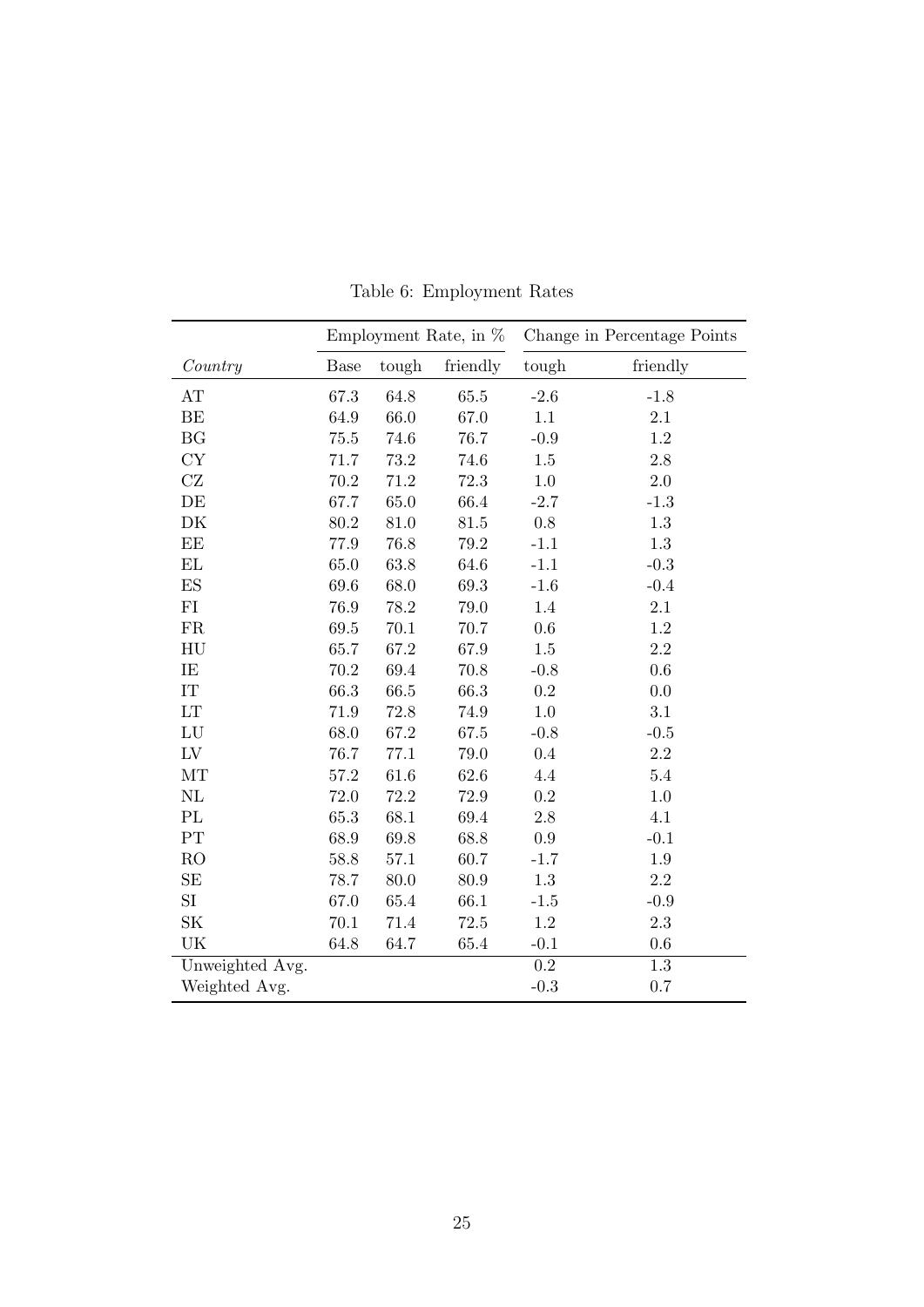| Country                    | Mill. Workers  |     |         |     |                | % Change |         |          |                |         |         |           |
|----------------------------|----------------|-----|---------|-----|----------------|----------|---------|----------|----------------|---------|---------|-----------|
|                            | Base           |     |         |     | tough          |          |         | friendly |                |         |         |           |
|                            | $\overline{0}$ | 20  | 40      | 60  | $\overline{0}$ | 20       | 40      | 60       | $\overline{0}$ | 20      | 40      | 60        |
| AT                         | 1.8            | 0.5 | 2.7     | 0.6 | $-0.5$         | $-10.3$  | $-11.8$ | $-9.5$   | 4.5            | $-2.7$  | $-4.1$  | $-1.2$    |
| BE                         | 2.5            | 0.8 | 3.1     | 0.8 | $-1.7$         | 3.7      | 2.7     | 4.8      | 0.0            | 8.4     | 9.4     | 12.1      |
| BG                         | 1.3            | 0.3 | 2.7     | 1.0 | $-26.1$        | $-28.3$  | $-30.3$ | $-27.6$  | $-16.7$        | $-16.0$ | $-10.4$ | $-10.8$   |
| CY                         | 0.2            | 0.0 | 0.3     | 0.1 | $-4.9$         | $-8.4$   | 2.8     | 6.5      | 1.2            | 2.9     | 17.4    | 21.3      |
| CZ                         | 2.2            | 0.3 | 3.8     | 1.1 | $-13.8$        | $-12.1$  | $-9.8$  | $-8.4$   | $-10.0$        | $-3.6$  | $-1.2$  | 1.5       |
| DE                         | 17.4           | 7.4 | 22.8    | 6.3 | $-11.9$        | $-20.6$  | $-22.5$ | $-21.4$  | $-7.5$         | $-13.7$ | $-13.0$ | $-11.1$   |
| DK                         | 0.7            | 0.5 | 2.2     | 0.2 | $-7.3$         | $-2.6$   | $-2.2$  | $-2.9$   | $-6.6$         | 3.0     | 1.2     | 1.1       |
| EE                         | 0.2            | 0.0 | 0.6     | 0.1 | $-18.4$        | $-23.2$  | $-23.8$ | $-21.0$  | $-7.8$         | $-4.4$  | $-0.9$  | $3.4\,$   |
| EL                         | 2.6            | 0.6 | 3.0     | 1.3 | $-4.6$         | $-6.6$   | $-10.0$ | $-8.4$   | $-1.1$         | $2.1\,$ | $-3.4$  | $-2.4$    |
| ES                         | 9.5            | 2.9 | 15.2    | 3.8 | $-3.1$         | $-12.3$  | $-9.5$  | $-11.2$  | 7.0            | 2.2     | 6.4     | 2.7       |
| FI                         | 0.8            | 0.4 | $2.0\,$ | 0.3 | $-13.0$        | $-7.1$   | $-5.8$  | $-5.5$   | $-13.9$        | $-4.8$  | $-2.0$  | $-3.6$    |
| FR                         | 12.4           | 4.0 | 20.3    | 4.0 | $-4.6$         | $-3.3$   | $-2.6$  | 2.7      | $-3.5$         | $-0.0$  | 1.7     | $7.3\,$   |
| HU                         | 2.4            | 0.3 | 3.7     | 0.5 | $-14.9$        | $-13.2$  | $-9.2$  | $-3.7$   | $-14.9$        | $-13.0$ | $-6.7$  | 1.5       |
| IE                         | 0.9            | 0.4 | 1.5     | 0.2 | $-0.5$         | 0.9      | $-6.8$  | 1.5      | 9.2            | 15.9    | 11.2    | 13.7      |
| IT                         | 13.4           | 3.6 | 17.2    | 5.6 | $-4.8$         | $-3.5$   | $-4.9$  | $-0.3$   | 4.6            | $5.4\,$ | 3.6     | 8.2       |
| $\mathop{\rm LT}\nolimits$ | 0.6            | 0.1 | $1.3\,$ | 0.2 | $-23.9$        | $-19.0$  | $-20.5$ | $-18.5$  | $-23.7$        | $-11.9$ | $-10.8$ | $-9.1$    |
| ${\rm LU}$                 | 0.1            | 0.0 | 0.2     | 0.0 | 19.3           | 13.6     | 14.1    | 19.6     | 24.6           | 20.4    | 20.4    | 29.3      |
| ${\rm LV}$                 | 0.4            | 0.1 | 0.8     | 0.2 | $-26.6$        | $-27.3$  | $-24.9$ | $-24.7$  | $-21.0$        | $-19.6$ | $-9.2$  | $-8.1$    |
| MT                         | 0.1            | 0.0 | 0.1     | 0.0 | $-27.9$        | $-8.7$   | $-13.8$ | $-14.3$  | $-19.5$        | $2.9\,$ | $0.9\,$ | $-1.6$    |
| NL                         | 3.1            | 2.4 | 5.1     | 0.5 | $-7.5$         | $-6.4$   | $-6.5$  | $-6.8$   | $-6.1$         | $-2.2$  | $-1.0$  | $-2.6$    |
| PL                         | 9.5            | 2.0 | 11.7    | 4.1 | $-22.8$        | $-13.9$  | $-12.2$ | $-12.0$  | $-20.8$        | $-7.8$  | $-3.8$  | $-5.0$    |
| PT                         | 2.2            | 0.4 | 3.6     | 0.9 | $-10.8$        | $-15.0$  | $-8.0$  | 0.4      | $-1.5$         | $-8.3$  | $-2.7$  | 3.4       |
| RO                         | 6.2            | 0.4 | 7.1     | 1.3 | $-16.0$        | $-24.6$  | $-21.1$ | $-23.4$  | $-7.2$         | $-19.2$ | $2.3\,$ | $-5.5$    |
| SE                         | 1.3            | 1.1 | 3.3     | 0.4 | $-3.0$         | 4.1      | $5.7\,$ | 4.0      | $-3.2$         | 10.2    | 11.9    | $\rm 9.3$ |
| SI                         | 0.5            | 0.1 | 0.8     | 0.1 | $-4.4$         | $-14.1$  | $-11.1$ | $-6.2$   | 1.6            | $-8.2$  | $-2.4$  | 1.4       |
| <b>SK</b>                  | 1.2            | 0.1 | 2.2     | 0.5 | $-14.0$        | $-7.6$   | $-8.2$  | $-11.4$  | $-12.4$        | $-1.3$  | $-0.6$  | $-7.9$    |
| UK                         | 14.4           | 5.2 | 18.3    | 3.0 | 2.2            | 1.3      | 1.4     | 2.6      | 3.7            | 4.6     | 6.9     | 7.0       |

Table 7: Labor Force by Working Hours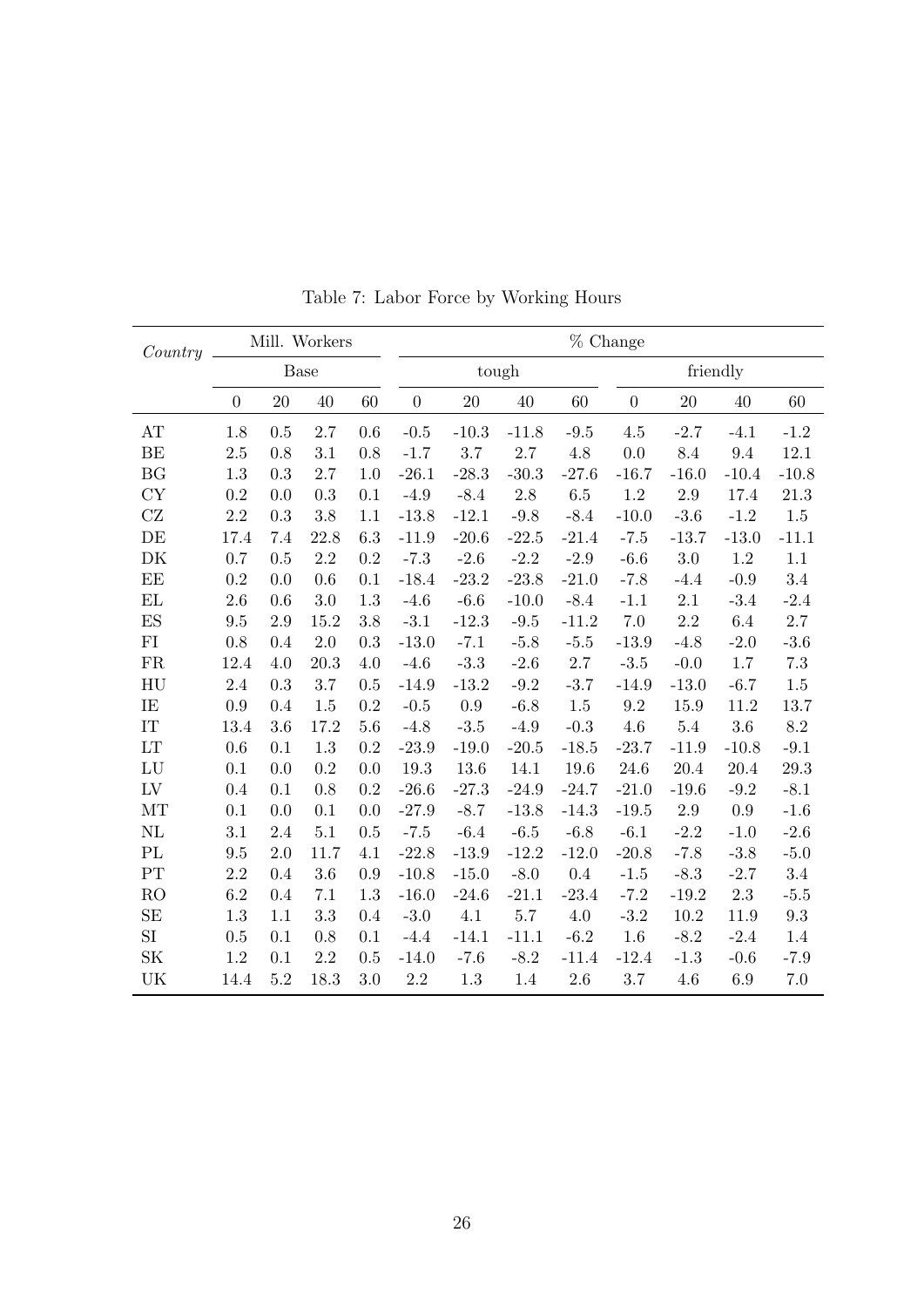<span id="page-27-0"></span>

|                     |           | <b>Billion Euros</b> | % Change  |         |           |
|---------------------|-----------|----------------------|-----------|---------|-----------|
| Country             | Base      | tough                | friendly  | tough   | friendly  |
| AT                  | 21.7      | 19.1                 | 21.2      | $-12.0$ | $-2.3$    |
| BE                  | 30.7      | 31.6                 | 34.0      | 3.1     | $10.7\,$  |
| <b>BG</b>           | 0.7       | 0.6                  | $0.7\,$   | $-25.4$ | $-4.8$    |
| CY                  | 0.6       | 0.6                  | 0.7       | $7.0\,$ | 29.0      |
| $\operatorname{CZ}$ | $3.6\,$   | 3.3                  | $3.8\,$   | $-7.5$  | $5.8\,$   |
| DE                  | 178.5     | 133.6                | 155.0     | $-25.1$ | $-13.2$   |
| DK                  | $6.8\,$   | 6.8                  | $7.0\,$   | 0.1     | $\!3.2\!$ |
| EE                  | 0.6       | 0.5                  | 0.6       | $-22.8$ | $0.8\,$   |
| EL                  | $5.5\,$   | $5.8\,$              | $6.6\,$   | $5.0\,$ | 20.0      |
| ES                  | 39.3      | 36.8                 | $43.6\,$  | $-6.3$  | 10.7      |
| ${\rm FI}$          | 13.7      | $13.0\,$             | 13.7      | $-5.3$  | $\rm 0.3$ |
| ${\rm FR}$          | 36.6      | 36.4                 | 38.0      | $-0.4$  | $3.9\,$   |
| ${\rm H}{\rm U}$    | 4.1       | $3.8\,$              | $4.2\,$   | $-8.6$  | $2.3\,$   |
| IE                  | 11.2      | 10.7                 | 12.4      | $-4.5$  | $10.3\,$  |
| $\operatorname{IT}$ | 74.5      | 71.4                 | 80.8      | $-4.2$  | 8.4       |
| LT                  | $1.5\,$   | $1.3\,$              | 1.4       | $-17.0$ | $-5.8$    |
| LU                  | $1.0\,$   | 1.2                  | 1.3       | 14.6    | 25.4      |
| ${\rm LV}$          | 1.3       | 1.0                  | 1.2       | $-25.8$ | $-5.6$    |
| MT                  | $\rm 0.3$ | $\rm 0.3$            | $\rm 0.3$ | $-10.6$ | $8.0\,$   |
| NL                  | 38.2      | $36.0\,$             | 39.2      | $-5.7$  | $2.6\,$   |
| PL                  | $4.9\,$   | $4.5\,$              | $5.0\,$   | $-9.4$  | $1.9\,$   |
| PT                  | 6.3       | 7.1                  | 7.8       | 13.2    | $23.6\,$  |
| RO                  | $2.2\,$   | 1.9                  | $2.5\,$   | $-12.9$ | 17.7      |
| SE                  | 35.4      | 38.3                 | 40.6      | 8.1     | 14.5      |
| SI                  | 2.1       | $2.0\,$              | $2.3\,$   | $-3.2$  | 10.1      |
| SK                  | 1.1       | 1.0                  | 1.1       | $-8.8$  | 0.4       |
| UK                  | 111.7     | 115.8                | 123.1     | 3.7     | 10.3      |
| Unweighted Avg.     |           |                      |           | $-6.0$  | 7.0       |
| Weighted Avg.       |           |                      |           | $-7.1$  | 4.4       |

Table 8: Change in Income Tax revenues